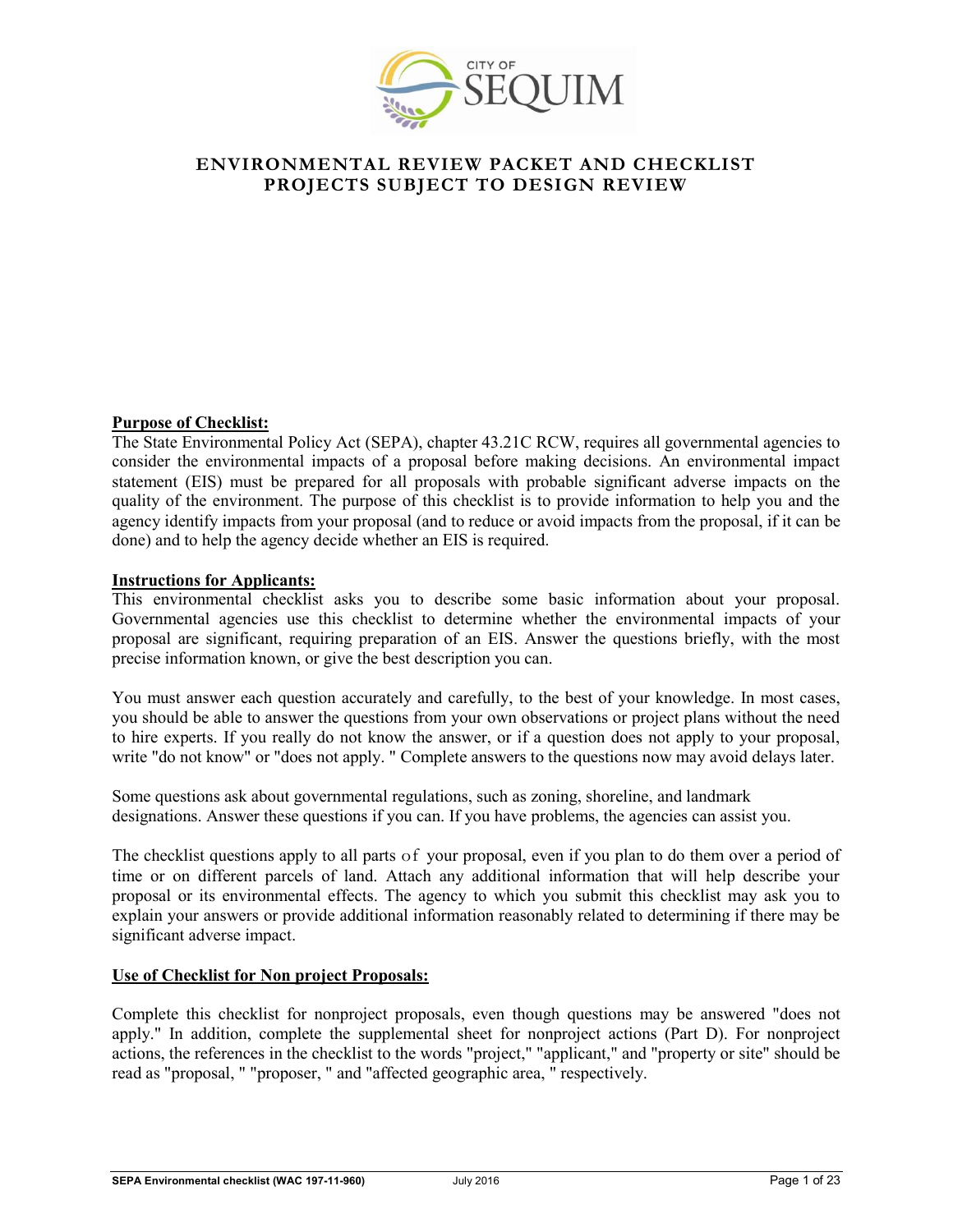#### **SEPA Review Process**

- 1. A minimum of two (2) sets of stamped, legal size envelopes will need to accompany the application submittal. The applicant will need to obtain mailing labels for all adjacent property owners within a 300 foot radius of the subject property. See *Instructions for Obtaining Address Labels* on page 3 of this application.
- 2. Upon acceptance of an application by the City, you will receive a "Determination of Completeness" (DOC) within 28 days of the submittal of your application stating whether your application is complete or not complete.
- 3. A "Notice of Application" (NOA) will be published and sent to adjacent property owners for comment. The NOA will be issued within 14 days after a DOC is made. You will be required to post a "Notice Board" (see the attached example) on the property in conformance with Section 20.01.140 of the Sequim Municipal Code. An "Affidavit of Installation" shall be submitted to the City that the "Notice Board" has been installed on the property. The "Notice Board" shall be installed on the property on or before the date the NOA is published in the paper.
- 4. The SEPA determination will be issued after the comment period for the NOA has expired. Notification of the SEPA determination will be in the same manner as a NOA.
- 5. If a public hearing is required before the Planning Commission, Board of Adjustment, or the City Council for the permit or action requested, notification will be done in the same manner as with a NOA and SEPA determination.
- 6. A "Mitigated Determination of Nonsignificance" (MDNS) or a "Determination of Nonsignificance" (DNS) will be published and sent to property owners within 300 feet of the subject property and to all "Parties of Record". The MDNS or DNS will be sent within 90 days from the issuance of the DOC. The applicant can request advanced notification if a "Determination of Significance" (DS) is being considered by the City.
- 7. The "Notice Board" shall be removed within 30 calendar days of the publication of the Notice of Decision (NOD).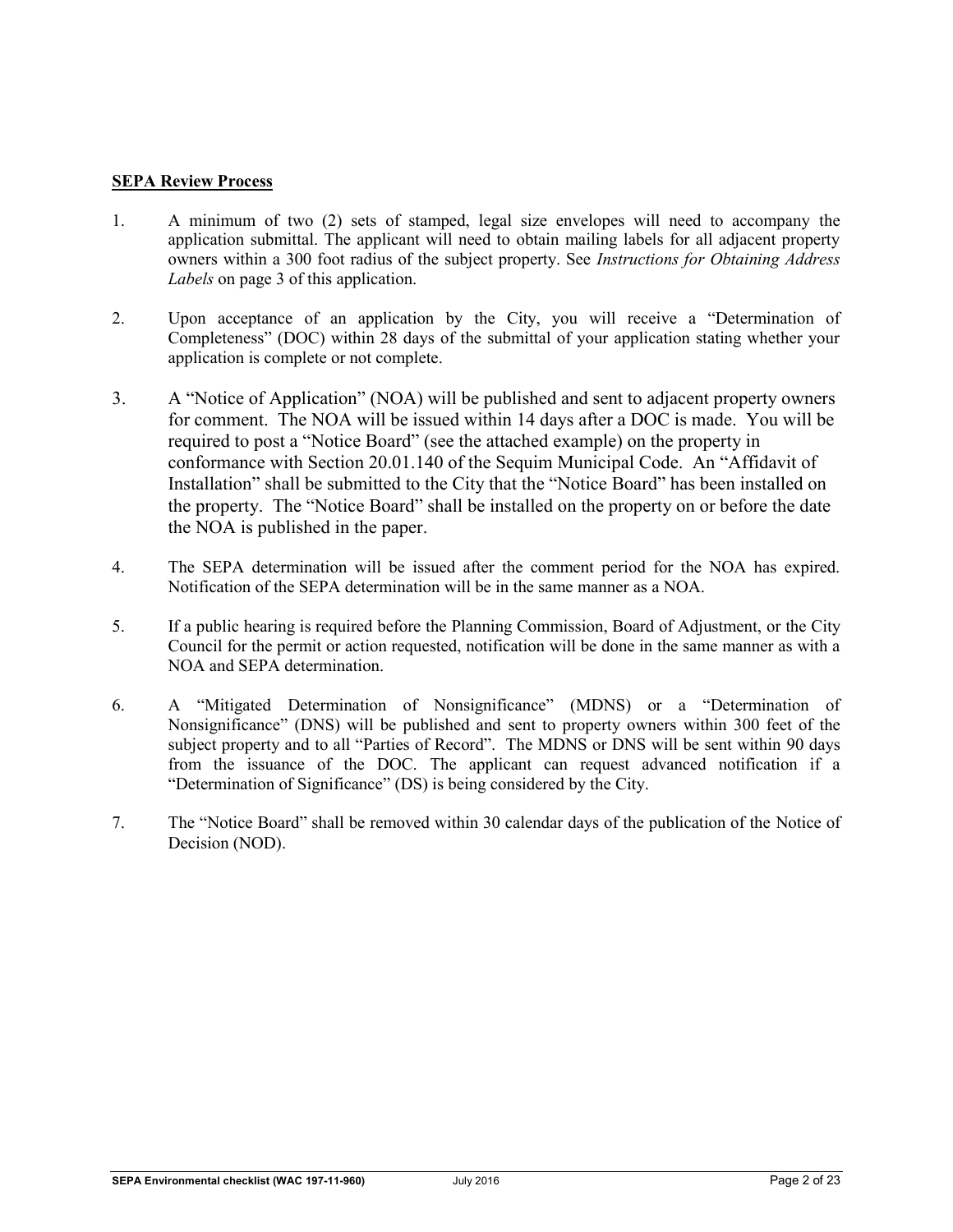## **INSTRUCTIONS FOR OBTAINING ADDRESS LABELS**

*\*Please Note* **±** *Mailing labels with adjacent property owner addresses may only be purchased from Clallam County or prepared by a licensed title company. Mailing labels shall be on a 30 label per page format. Tax Assessor's map(s) showing the 300 foot radius around the exterior property lines of the proposal shall be submitted with the application.* 

#### *REMINDER:*

Envelopes and postage shall be provided by the applicant. A copy of the labels shall be made before individually placing them on stamped legal sized envelopes (9  $\frac{1}{2}$ " x 4  $\frac{1}{2}$ ") with the City's return address. A City of Sequim rubber stamp will be provided to the applicant upon request for the return address. (*NO METERED MAIL)*

#### *RETURN ADDRESS:*

City of Sequim Dept. of Community Development 152 W. Cedar St. Sequim, WA 98382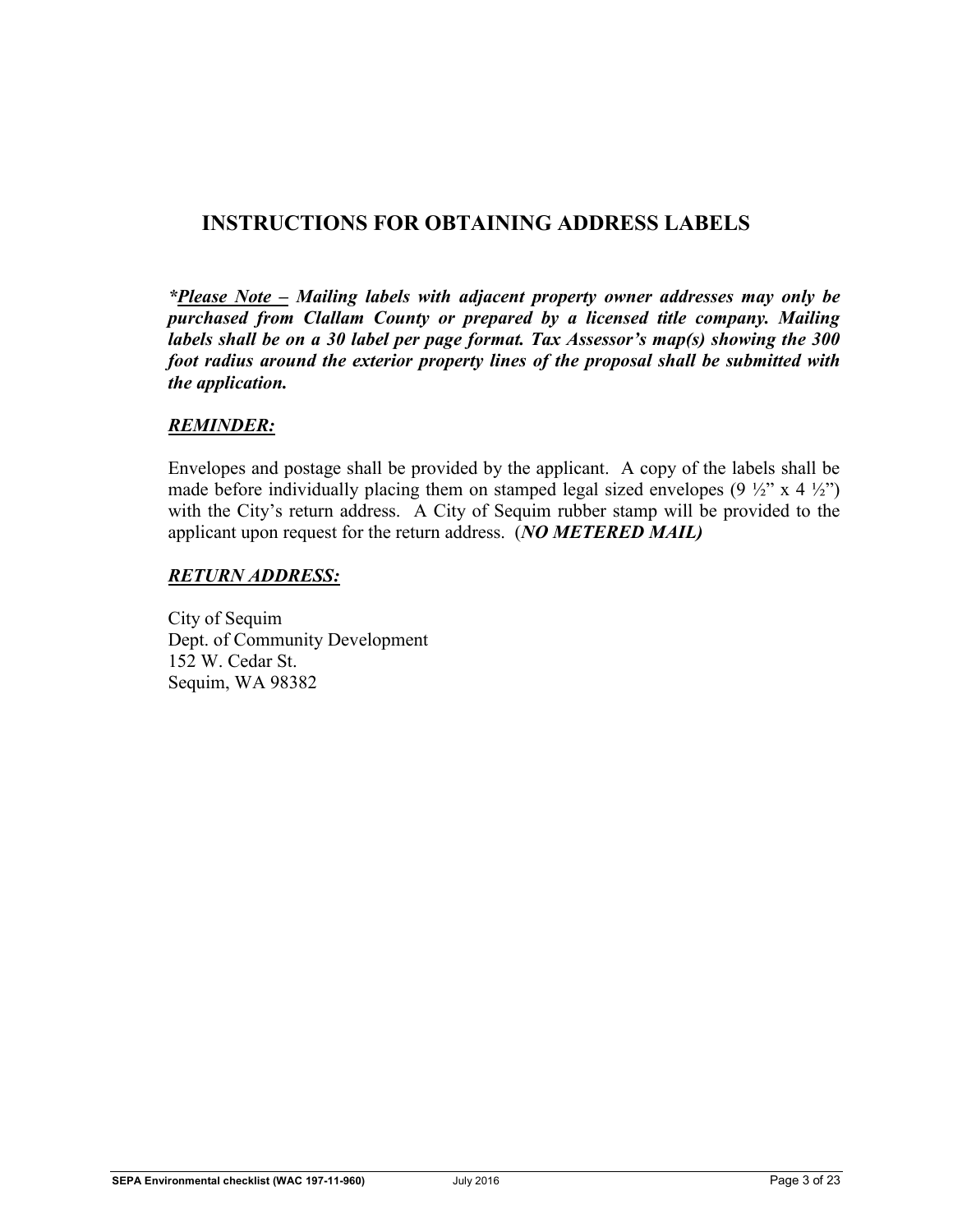### **NOTICE BOARD**

The notice board shall be four feet (4') by four feet (4') and shall have a sky blue background with white lettering for the City logo, "Public Notification", and contact information. Project lettering, stating the land use/project action shall be blue or black on a white background. Lettering size shall be the following (the illustration below is an example. The type of action, dates, and all pertinent information will be supplied by the City):

a. Helvetica or similar standard type face; **4 FT**  Blue **QUIM** Background **Public Notice** with White **Lettering SEPA DETERMINATION** Project Type & Description Proposed 40,000 sq. ft. (Provided by **4 FT Shopping Center with 102 Off-**Staff) street Parking Spaces. White Background with Blue or Black Lettering File No: SEP11-009 Comment Deadline: November 11, 2011 For More Information Contact: **Staff Phone Number Staff Name** Real Estate Blue **Staff Email** Box With Background Public Notice with White Lettering Information Staff Name, Phone No., & The file number and Email. This Will be comment deadline date will Provided to the Applicant be provided to the applicant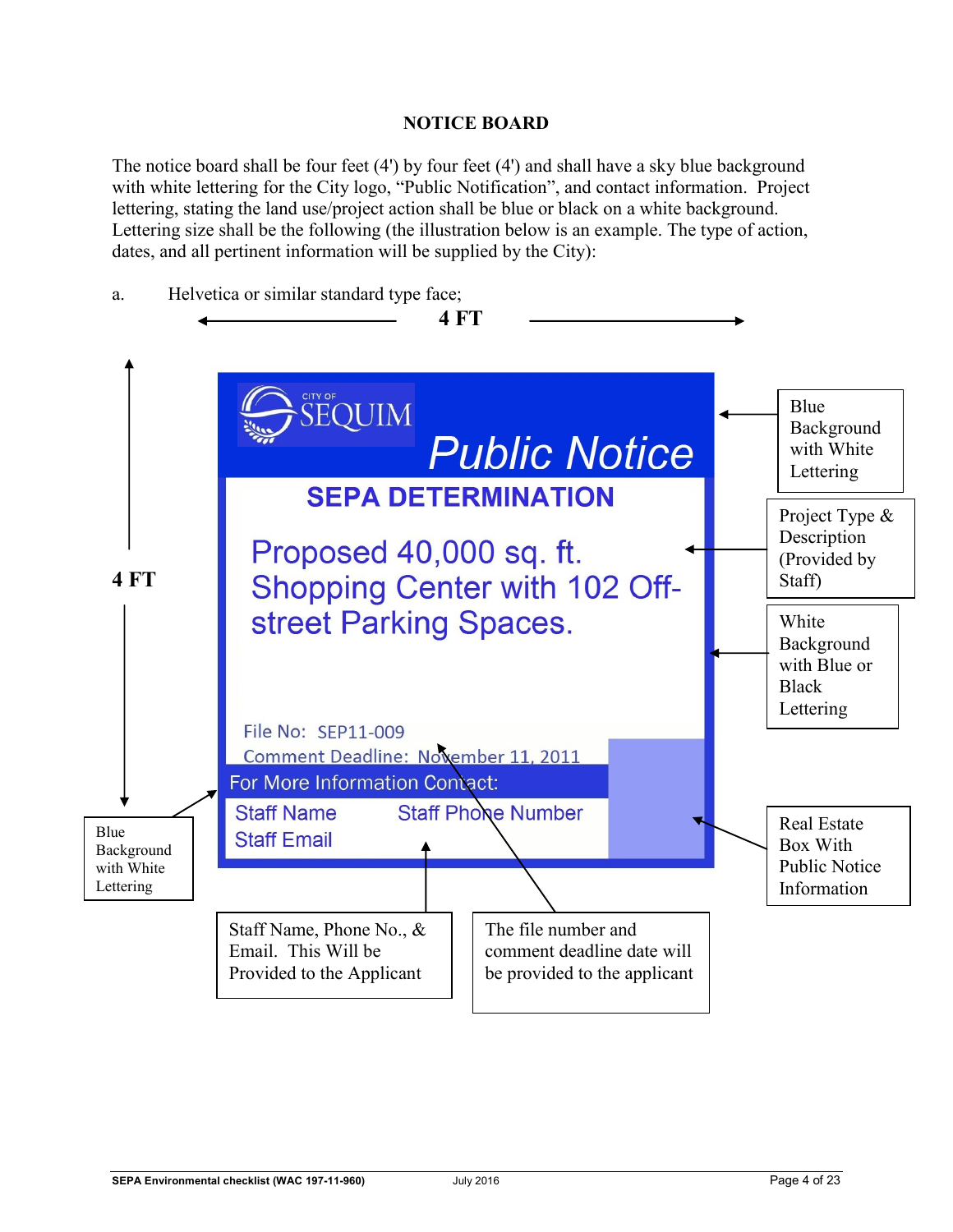# **SUBMITTAL REQUIREMENTS**

|                | <b>Plan Submittal Requirements</b>                                                                                 | Applicant<br>(Check if<br>Provided) | Staff |
|----------------|--------------------------------------------------------------------------------------------------------------------|-------------------------------------|-------|
| $\mathbf{1}$   | A complete application with all required studies and submittal                                                     |                                     |       |
|                | materials with electronic copies submitted on a flash drive.                                                       |                                     |       |
| $\overline{2}$ | State Environmental Policy Act (SEPA) Checklist                                                                    |                                     |       |
| 3              |                                                                                                                    |                                     |       |
|                | Title Report (no more than 120 days old) or other proof of                                                         |                                     |       |
|                | ownership as approved by the City.                                                                                 |                                     |       |
| $\overline{4}$ | Adjacent property owners' list for all properties located within                                                   |                                     |       |
|                | a 300' foot radius obtained for Clallam County assessor's<br>office or other source.                               |                                     |       |
| $\overline{5}$ | A minimum of two (2) sets of stamped, legal size envelopes                                                         |                                     |       |
|                | addressed to each property owner within 300 feet of the subject                                                    |                                     |       |
|                | property with the return address for the City of Sequim DCD.                                                       |                                     |       |
|                | A return address stamp is available for your use upon request.                                                     |                                     |       |
|                | (NO METERED MAIL)                                                                                                  |                                     |       |
| 6              | One paper reduction of each oversized plan to $8\frac{1}{2}$ " x 11" or                                            |                                     |       |
| $\overline{7}$ | $11$ " x 17.                                                                                                       |                                     |       |
|                | 3 Copies of an 18" x 24" or larger Site Plan map prepared                                                          |                                     |       |
|                | by a Washington State licensed and registered land<br>surveyor or equivalent to drawn at a horizontal scale of 50- |                                     |       |
|                | feet or fewer to the inch, depicting the following items and                                                       |                                     |       |
|                | required studies:                                                                                                  |                                     |       |
| 8              | Colored Elevation Drawings. Complete colored elevation                                                             |                                     |       |
|                | drawings of all buildings showing dimensions and proposed                                                          |                                     |       |
|                | materials including roofing, siding, windows and trim.                                                             |                                     |       |
|                | Drawings shall include conceptual trim and cornice design and                                                      |                                     |       |
|                | roof pitch. If landscaping is proposed to soften or mitigate                                                       |                                     |       |
|                | architectural modulation or details, additional elevation                                                          |                                     |       |
|                | drawings showing proposed landscaping shall be provided.                                                           |                                     |       |
|                | Note which elevation is the north, south, west, and east                                                           |                                     |       |
|                | elevation for all structures on-site; do not label as front, rear, or                                              |                                     |       |
|                | sides elevation.                                                                                                   |                                     |       |
| 9              | <b>Equipment Screening.</b> A description of how all mechanical                                                    |                                     |       |
|                | and utility equipment will be screened.                                                                            |                                     |       |
| 10             | Color and Material Palette. The proposed schematic color                                                           |                                     |       |
|                | and material palette for exterior siding, trim, cornice, windows                                                   |                                     |       |
|                | and roofing of all proposed structures.                                                                            |                                     |       |
| 11             | A scaled vicinity map showing the relationship of the proposed                                                     |                                     |       |
|                | development to existing streets and surrounding land uses, and                                                     |                                     |       |
|                | indicating the location of any nearby bodies of water,                                                             |                                     |       |
|                | wetlands, or other significant natural features. The vicinity                                                      |                                     |       |
|                | map should indicate all structures located within 300 feet of                                                      |                                     |       |
|                | the subject property                                                                                               |                                     |       |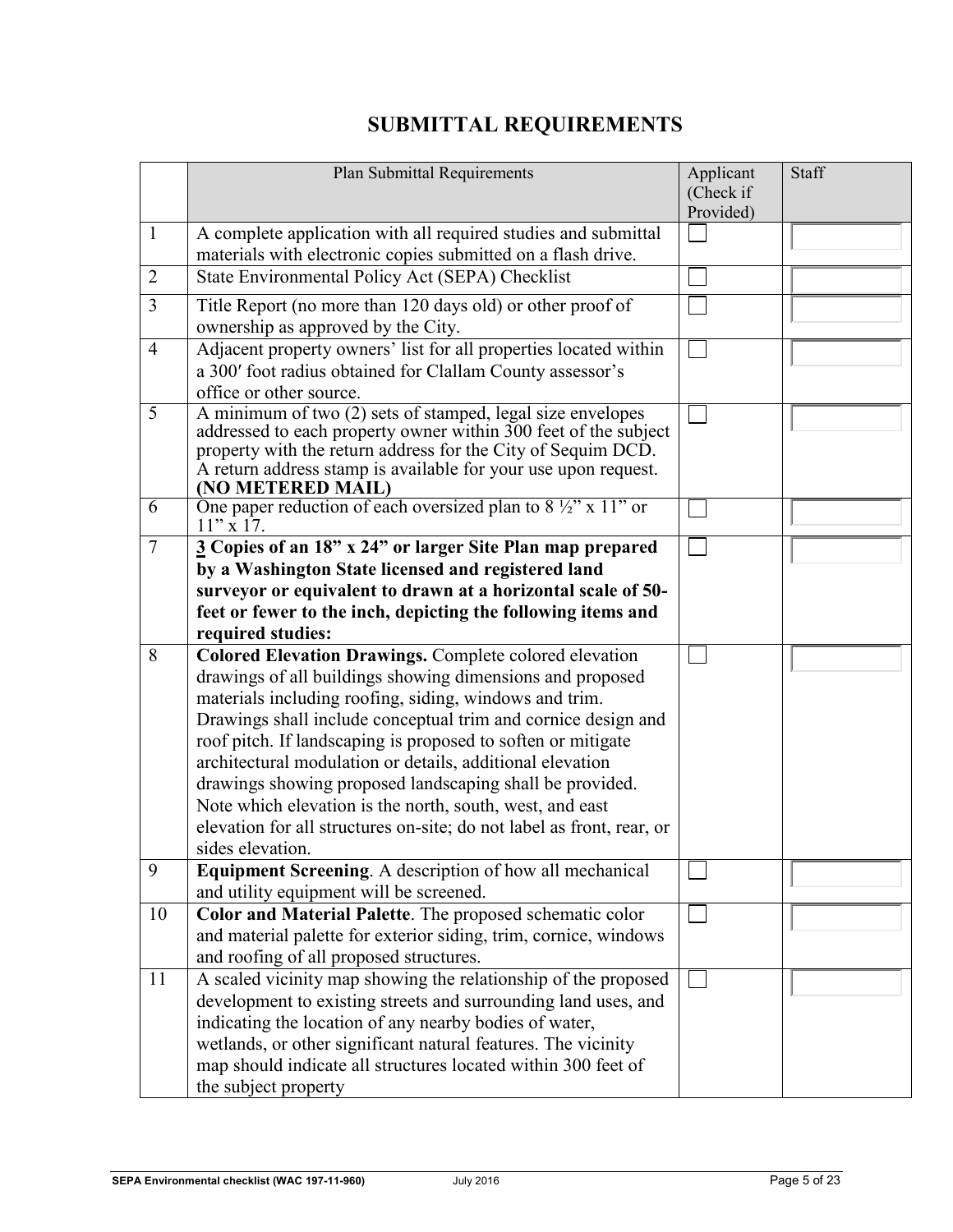| 12 | Materials Board. Provide a Materials Board with samples of                                                               |  |
|----|--------------------------------------------------------------------------------------------------------------------------|--|
|    | the proposed exterior surfaces.                                                                                          |  |
|    |                                                                                                                          |  |
| 13 | A Site Plan drawn to scale $(1 \text{ in.} = 20, \text{ or } 30, \text{ or } 40 \text{ ft.})$                            |  |
|    | showing, at a minimum, the following:                                                                                    |  |
|    | Dimension and shape of lot with adjacent street names<br>a)                                                              |  |
|    | Location and dimensions of existing and proposed<br>b)                                                                   |  |
|    | buildings (engineering scale only) including the                                                                         |  |
|    | building height of proposed buildings                                                                                    |  |
|    | Adjacent street improvements, ingress and egress,<br>$\mathbf{c})$                                                       |  |
|    | parking layout showing the number of stalls and stall                                                                    |  |
|    | sizes                                                                                                                    |  |
|    | Off-street parking calculations and requirements<br>$\mathbf{d}$                                                         |  |
|    | Gross floor area.<br>e)                                                                                                  |  |
|    | Proposed phasing.<br>f)                                                                                                  |  |
|    | Date, scale and north arrow.<br>g)                                                                                       |  |
|    | h)<br>Boundary lines, right-of-way for streets, easements and                                                            |  |
|    | property lines of lots.                                                                                                  |  |
|    | Fencing. The location and description of any proposed<br>$\ddot{1}$                                                      |  |
|    | fencing.                                                                                                                 |  |
|    | Location of all open spaces (existing or proposed).                                                                      |  |
| 14 | Critical Areas special studies where required by the Critical                                                            |  |
|    | Areas Ordinance (SMC 18.80); for questions consult with the                                                              |  |
|    | City of Sequim Planning Department.                                                                                      |  |
| 15 | Preliminary Stormwater Drainage Plans, prepared<br>consistent with the requirements of SMC Title 13.                     |  |
| 16 | Estimated quantities of fill exported and imported to the site.                                                          |  |
|    |                                                                                                                          |  |
| 17 | Preliminary Site Section Drawings. Section drawings which                                                                |  |
|    | illustrate existing and proposed grades.                                                                                 |  |
| 18 | Preliminary Grading Plan. An accurate topographic map of                                                                 |  |
|    | the property, delineating contours, (existing and proposed) at                                                           |  |
|    | two-foot intervals. The plan shall indicate all proposed cuts,                                                           |  |
|    | fills, and retaining wall heights and include areas of                                                                   |  |
|    | disturbance necessary to construct all retaining walls,                                                                  |  |
|    | structures and impervious surfaces.                                                                                      |  |
| 19 | A circulation plan indicating the proposed movement of<br>vehicles, goods, and pedestrians within the development and to |  |
|    | and from adjacent public arterial, collectors or roadways. Any                                                           |  |
|    | special engineering features and traffic regulation devices                                                              |  |
|    | needed to insure the safety of this circulation plan shall be                                                            |  |
|    | shown.                                                                                                                   |  |
| 20 | Location of streams, irrigation ditches, drainage ditches,                                                               |  |
|    | wetlands, ponds, floodways or other water courses on or within                                                           |  |
|    | 200' feet of the proposed project.                                                                                       |  |
|    |                                                                                                                          |  |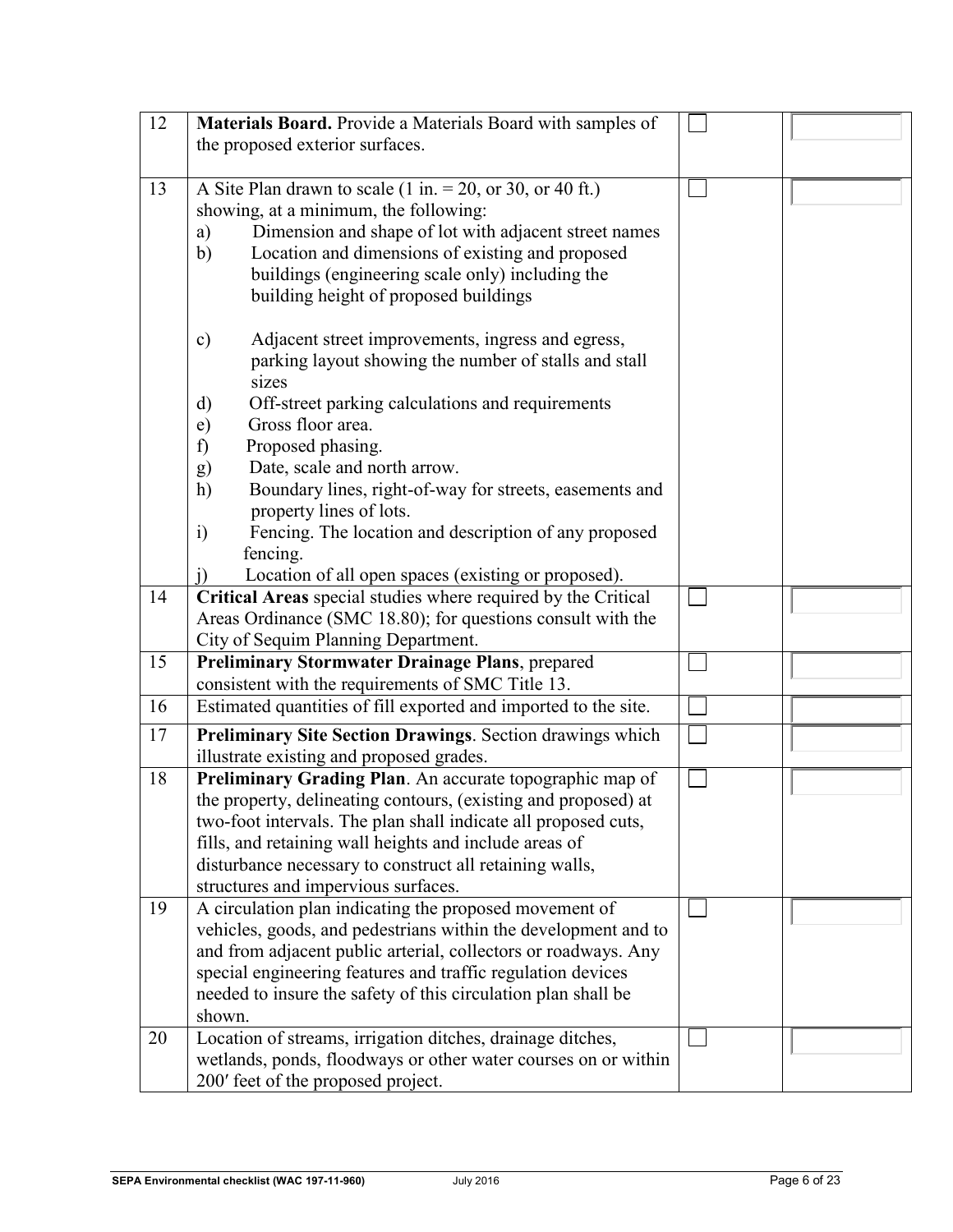| 21 | Location, extent and type of wooded areas and all trees greater<br>than eight inches in diameter, or identified as species of local<br>significance. Show the location of Garry Oaks regardless of<br>diameter.                                                                                                                                          |  |
|----|----------------------------------------------------------------------------------------------------------------------------------------------------------------------------------------------------------------------------------------------------------------------------------------------------------------------------------------------------------|--|
| 22 | Tree Retention Plan. A landscape plan showing the species,<br>size and location of all significant natural vegetation to be<br>retained on the property.                                                                                                                                                                                                 |  |
| 23 | Lighting and Signage. A photometric plan identifying<br>location and height of proposed parking lot, pedestrian and/or<br>building security light structures and poles. Sign type and<br>location shall be identified. A separate City of Sequim sign<br>application will be required for additional sign information.                                   |  |
| 24 | Copies of any existing and/or proposed deed restrictions or<br>covenants.                                                                                                                                                                                                                                                                                |  |
| 25 | Preliminary Utility Plans, including provisions for water,<br>sewer, underground power where appropriate,<br>telecommunications, and solid waste disposal, including<br>utilities proposed in critical areas, critical area buffers and<br>natural vegetation retention areas.                                                                           |  |
| 26 | Location of all utilities and other improvements, with accurate<br>bearings, dimensions of angles and arcs, and all curve data<br>describing the location of improvements.                                                                                                                                                                               |  |
| 27 | Preliminary landscaping plans. A plan showing the species,<br>size and location of all existing indigenous and native trees<br>eight inches in diameter or larger, and other significant shrubs,<br>groundcovers, and ornamental grasses within the property<br>subject to the application. This plan must also include all<br>proposed new landscaping. |  |
| 28 | The name of the project.                                                                                                                                                                                                                                                                                                                                 |  |
| 29 | Legal Description of the entire parcel.                                                                                                                                                                                                                                                                                                                  |  |
| 30 | Accessories, Where Applicable. The location of all outdoor<br>furniture, trash receptacles, recycling areas, bicycle racks and<br>other accessories.                                                                                                                                                                                                     |  |

*\*\*\*The City of Sequim Department of Community Development may require additional information necessary for decision making purposes. \*\*\**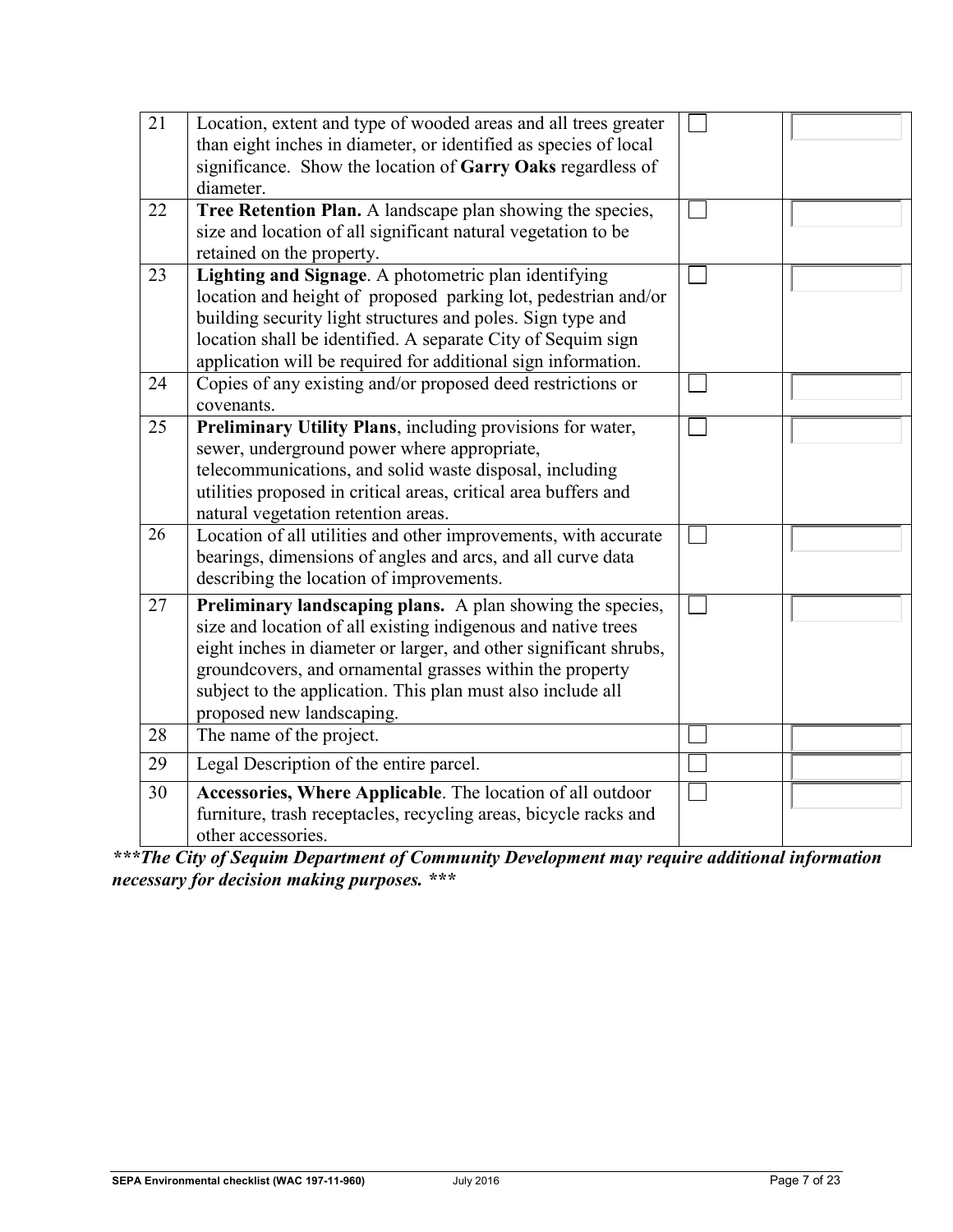## **SEPA ENVIRONMENTAL CHECKLIST**

#### *Purpose of checklist:*

Governmental agencies use this checklist to help determine whether the environmental impacts of your proposal are significant. This information is also helpful to determine if available avoidance, minimization or compensatory mitigation measures will address the probable significant impacts or if an environmental impact statement will be prepared to further analyze the proposal.

#### *Instructions for applicants***:**

This environmental checklist asks you to describe some basic information about your proposal. Please answer each question accurately and carefully, to the best of your knowledge. You may need to consult with an agency specialist or private consultant for some questions. You may use "not applicable" or "does not apply" only when you can explain why it does not apply and not when the answer is unknown. You may also attach or incorporate by reference additional studies reports. Complete and accurate answers to these questions often avoid delays with the SEPA process as well as later in the decision-making process.

The checklist questions apply to all parts of your proposal, even if you plan to do them over a period of time or on different parcels of land. Attach any additional information that will help describe your proposal or its environmental effects. The agency to which you submit this checklist may ask you to explain your answers or provide additional information reasonably related to determining if there may be significant adverse impact.

#### *Instructions for Lead Agencies:*

Please adjust the format of this template as needed. Additional information may be necessary to evaluate the existing environment, all interrelated aspects of the proposal and an analysis of adverse impacts. The checklist is considered the first but not necessarily the only source of information needed to make an adequate threshold determination. Once a threshold determination is made, the lead agency is responsible for the completeness and accuracy of the checklist and other supporting documents.

#### *Use of checklist for nonproject proposals:* [help]

For nonproject proposals (such as ordinances, regulations, plans and programs), complete the applicable parts of sections A and B plus the SUPPLEMENTAL SHEET FOR NONPROJECT ACTIONS (part D). Please completely answer all questions that apply and note that the words "project," "applicant," and "property or site" should be read as "proposal," "proponent," and "affected geographic area," respectively. The lead agency may exclude (for non-projects) questions in Part B - Environmental Elements -- that do not contribute meaningfully to the analysis of the proposal.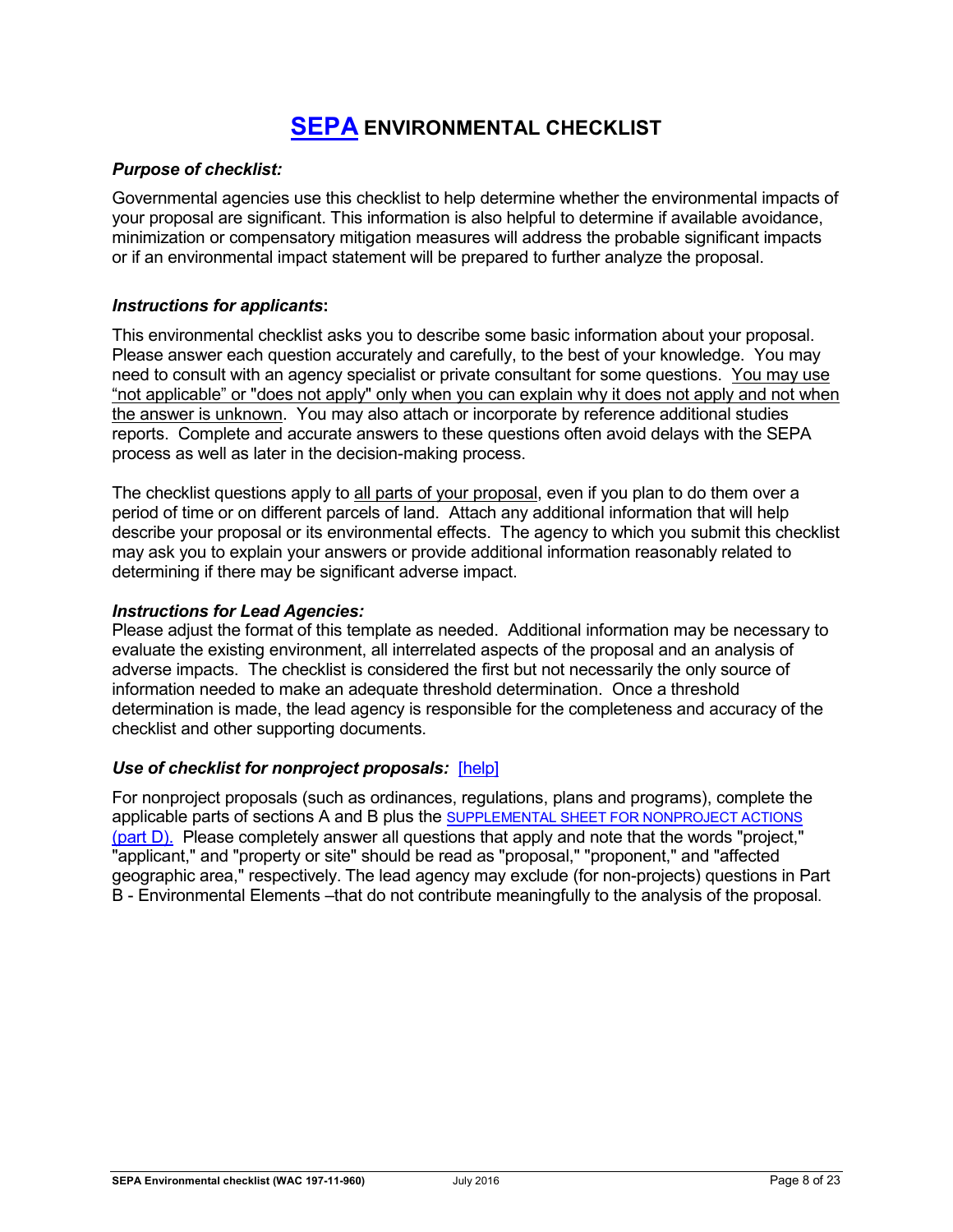## **A. Background** [help]

- 1. Name of proposed project, if applicable: [help] Grubb 8-plex
- 2. Name of applicant: [help] W. Caleb Grubb, Pointer Properties Inc
- 3. Address and phone number of applicant and contact person: [help]

234 W Hammond St Sequim, WA 98382 (360) 461-4393

- 4. Date checklist prepared: [help] 4/6/2022
- 5. Agency requesting checklist: [help] City of Sequim

6. Proposed timing or schedule (including phasing, if applicable): [help] May 2022 to Dec 2022

7. Do you have any plans for future additions, expansion, or further activity related to or connected with this proposal? If yes, explain. [help]

Once the zoning overlay is removed, this project is an 8-unit standalone development. No plans for further activity.

8. List any environmental information you know about that has been prepared, or will be prepared, directly related to this proposal. [help] Soils Analiysis

9. Do you know whether applications are pending for governmental approvals of other proposals directly affecting the property covered by your proposal? If yes, explain. [help] None known

10. List any government approvals or permits that will be needed for your proposal, if known. [help]

City of Sequim Design Review, City of Sequim Building Permits, City of Sequim Public Works Permit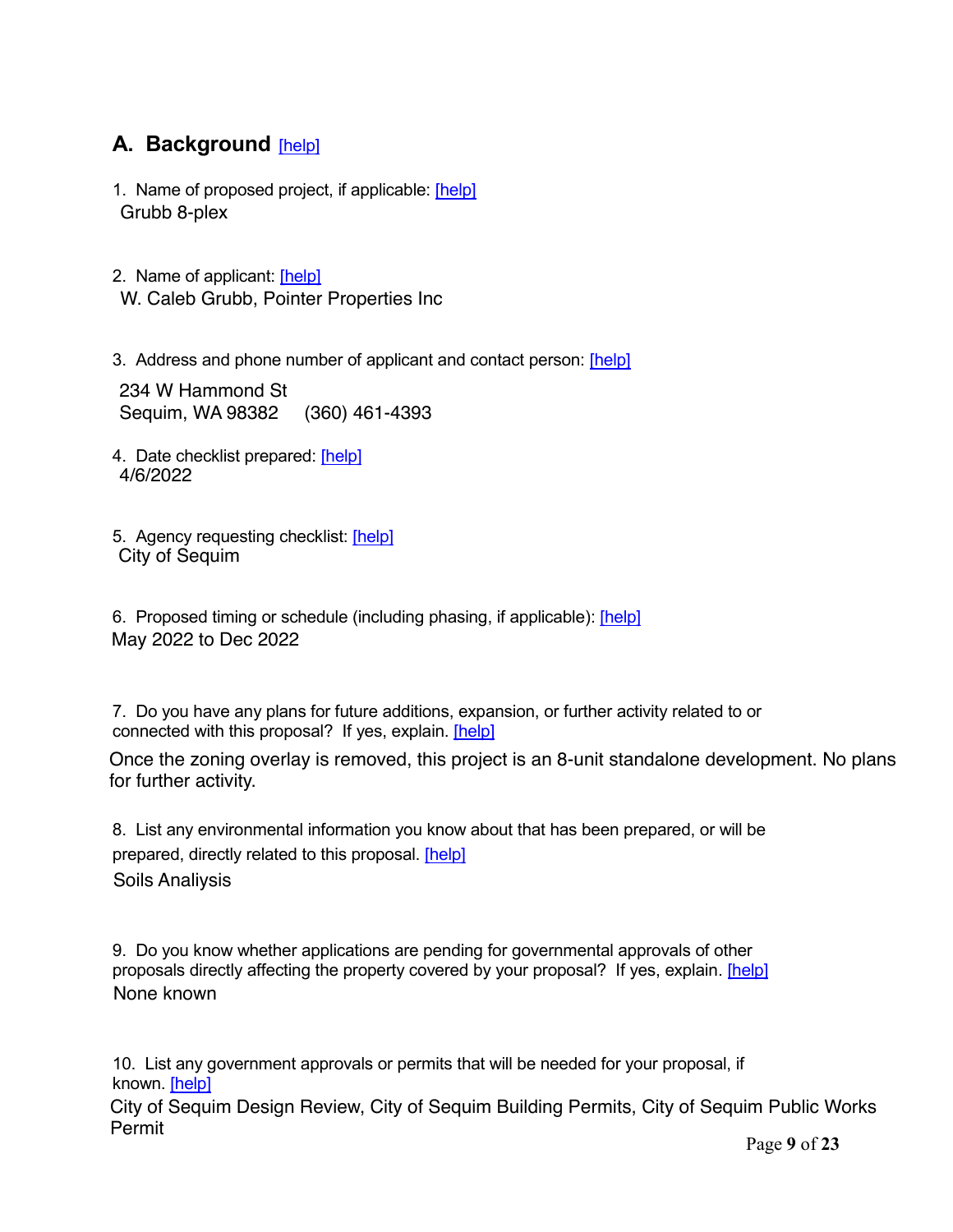11. Give brief, complete description of your proposal, including the proposed uses and the size of the project and site. There are several questions later in this checklist that ask you to describe certain aspects of your proposal. You do not need to repeat those answers on this page. (Lead agencies may modify this form to include additional specific information on project description.) [help]

This project proposes removing the old zoning overlay and to keep the parcel current with the City's current zoning of LD. This project would include construction of a new 8-plex condo.

12. Location of the proposal. Give sufficient information for a person to understand the precise location of your proposed project, including a street address, if any, and section, township, and range, if known. If a proposal would occur over a range of area, provide the range or boundaries of the site(s). Provide a legal description, site plan, vicinity map, and topographic map, if reasonably available. While you should submit any plans required by the agency, you are not required to duplicate maps or detailed plans submitted with any permit applications related to this checklist. [help]

West Hendrickson Road Parcel # 03-30-19-82-0570

Concur with the checklist information provided in Section A. Background - TS

## **B. ENVIRONMENTAL ELEMENTS** [help]

**1. Earth** [help]

a. General description of the site: [help] Flat, grassy lot on W Hendrickson Rd

(check one):  $\boxtimes$  Flat,  $\Box$  rolling,  $\Box$  hilly,  $\Box$  steep slopes,  $\Box$  mountainous,  $\Box$  other

Concur - TS

b. What is the steepest slope on the site (approximate percent slope)? [help] Approx 5%

### Concur - TS

c. What general types of soils are found on the site (for example, clay, sand, gravel, peat, muck)? If you know the classification of agricultural soils, specify them and note any agricultural land of long-term commercial significance and whether the proposal results in removing any of these soils. [help]

Per the Soils Analysis, the site is >12" topsoil and mostly loamy sandy gravel with a low potental for erosion in a disturbed state,

Concur - TS

d. Are there surface indications or history of unstable soils in the immediate vicinity? If so, describe. [help] Concur - TS

No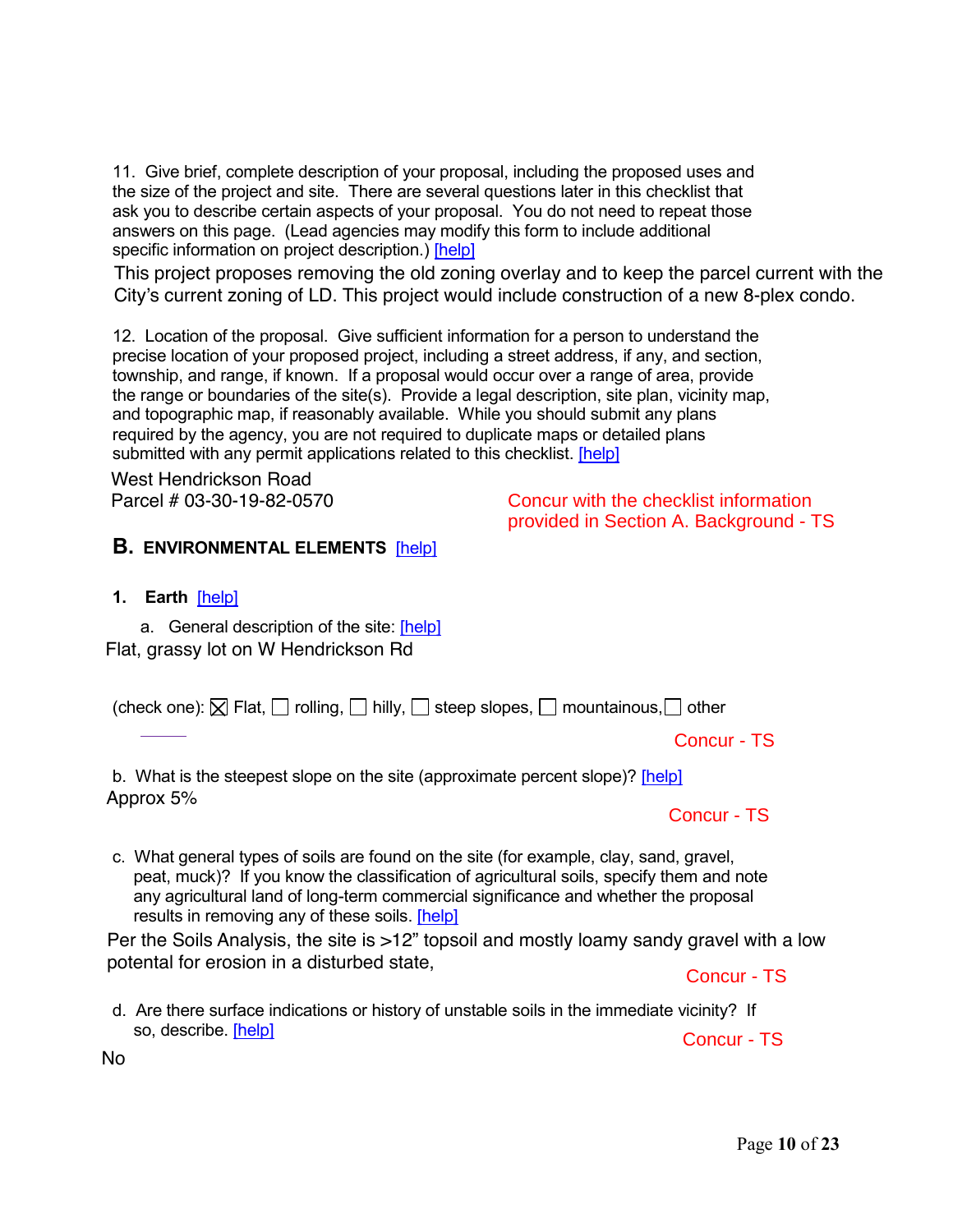e. Describe the purpose, type, total area, and approximate quantities and total affected area of any filling, excavation, and grading proposed. Indicate source of fill. [help]

Approx 12,000 sq ft of building site excavation. Fill would include approx 1,000 cu yds of crushed rock for driveway/parking and drain rock for infiltration. Concur - TS

f. Could erosion occur as a result of clearing, construction, or use? If so, generally describe. [help]

Not much if any erosion is anticipated. To mitigate the impacts of erosion, erosion and sediment control will be implimented during the construction period. Concur - TS

g. About what percent of the site will be covered with impervious surfaces after project construction (for example, asphalt or buildings)? [help]

Approx 75% will be covered by impervious surfaces. Concur - TS

h. Proposed measures to reduce or control erosion, or other impacts to the earth, if any: [help]

Soils, foundation & utility work requiring excavation will take place in the dry season (May-Sep). Additional perimeter erosion and sediment control features will be used if necessary.

> Concur. City of Sequim standards require that all proposals treat and/or infiltrate stormwater runoff on site consistent with the DOE Stormwater

a. What types of emissions to the air would result from the proposal during construction,  $\overline{1}$  - TS operation, and maintenance when the project is completed? If any, generally describe and give approximate quantities if known. [help]

Air emissions are limited to minimal dust and auto emissions from equipment during construction. Excessive emissions are not anticipated during this project. Concur - TS

b. Are there any off-site sources of emissions or odor that may affect your proposal? If so, generally describe. [help] None known. Concur - TS

c. Proposed measures to reduce or control emissions or other impacts to air, if any: [help]

The site will be stabilized during construction with watering as needed to control dust. Solid waste will be removed/recycled in a timely manner throughout the project.

Concur - TS

3. **Water** [help]

**2. Air** [help]

- a. Surface Water:
	- 1) Is there any surface water body on or in the immediate vicinity of the site (including year-round and seasonal streams, saltwater, lakes, ponds, wetlands)? If yes, describe type and provide names. If appropriate, state what stream or river it flows into. [help] Concur - TS

None known.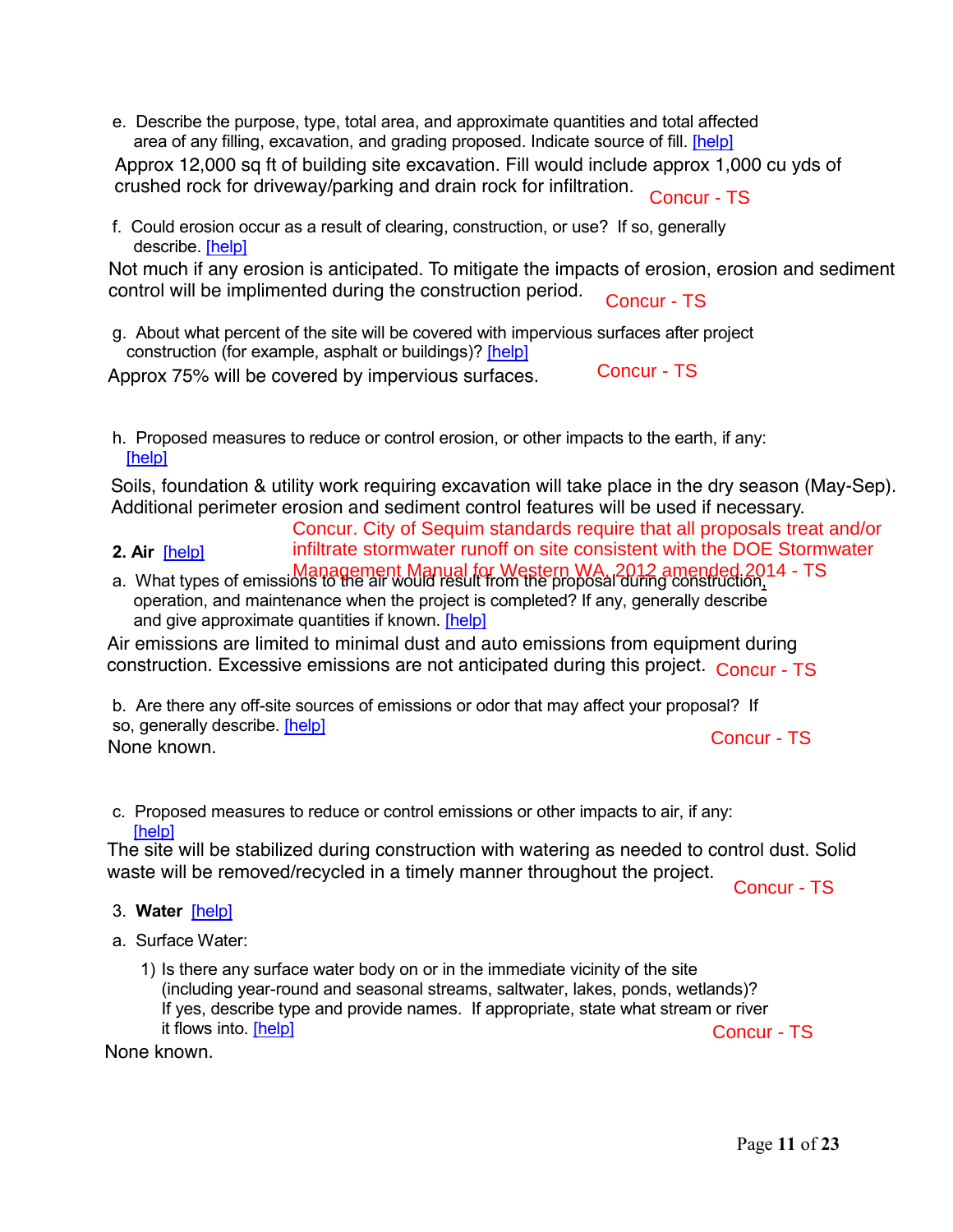2) Will the project require any work over, in, or adjacent to (within 200 feet) the described waters? If yes, please describe and attach available plans. [help]

N/A

- 3) Estimate the amount of fill and dredge material that would be placed in or removed from surface water or wetlands and indicate the area of the site that would be affected. Indicate the source of fill material. **[help]** N/A Concur - TS
- 4) Will the proposal require surface water withdrawals or diversions? Give general description, purpose, and approximate quantities if known. [help] None known.
- 5) Does the proposal lie within a 100-year floodplain? If so, note location on the site plan. [help]
- 6) Does the proposal involve any discharges of waste materials to surface waters? If so, describe the type of waste and anticipated volume of discharge. [help] No

Concur - TS

- b. Ground Water:
	- 1) Will groundwater be withdrawn from a well for drinking water or other purposes? If so, give a general description of the well, proposed uses and approximate quantities withdrawn from the well. Will water be discharged to groundwater? Give general description, purpose, and approximate quantities if known. [help]

No

No

Concur - TS

2) Describe waste material that will be discharged into the ground from septic tanks or other sources, if any (for example: Domestic sewage; industrial, containing the following chemicals. . . ; agricultural; etc.). Describe the general size of the system, the number of such systems, the number of houses to be served (if applicable), or the number of animals or humans the system(s) are expected to serve. [help] Concur - TS

None

c. Water runoff (including stormwater):

Concur - TS

Concur - TS

Concur - TS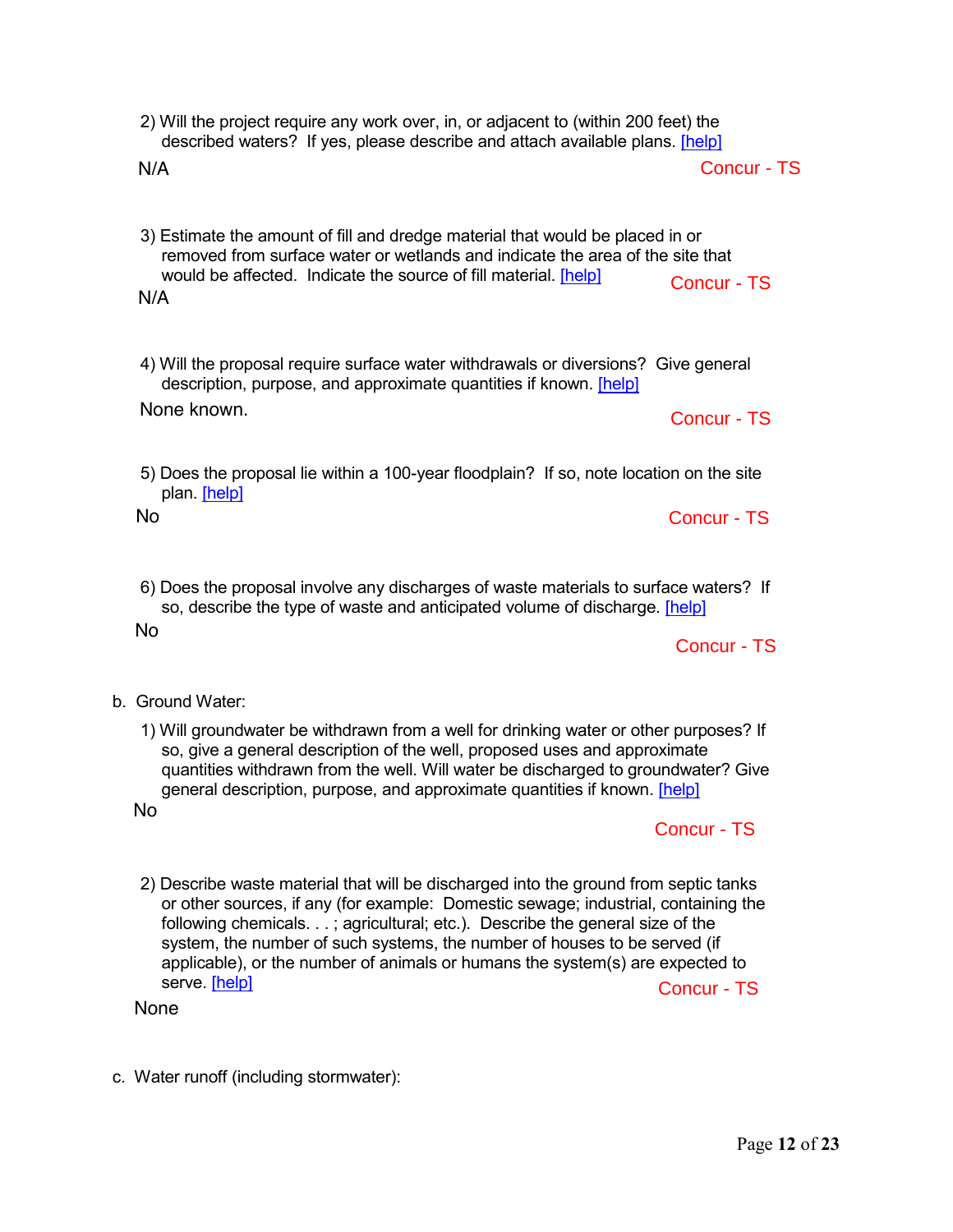1) Describe the source of runoff (including storm water) and method of collection and disposal, if any (include quantities, if known). Where will this water flow? Will this water flow into other waters? If so, describe. [help] Any runoff from storms will be treated on site and will not run off site.

#### Concur - TS

- 2) Could waste materials enter ground or surface waters? If so, generally describe. [help]
	- None.
- 3) Does the proposal alter or otherwise affect drainage patterns in the vicinity of the site? If so, describe. [help]

There is no anticipated impact on drainage patters in the vacinity of the site.

Concur - TS

d. Proposed measures to reduce or control surface, ground, and runoff water, and drainage pattern impacts, if any: [help]

Propsed measures are the use of bioswales and filter strips.

Concur - TS

#### 4. **Plants** [help]

a. Check the types of vegetation found on the site: [help]

 $\Box$  deciduous tree: alder, maple, aspen, other  $\boxtimes$  evergreen tree: fir, cedar, pine, other  $\times$  shrubs  $\boxtimes$  grass  $\Box$  pasture  $\Box$  crop or grain Orchards, vineyards or other permanent crops.  $\Box$  wet soil plants: cattail, buttercup, bullrush, skunk cabbage, other  $\Box$  water plants: water lily, eelgrass, milfoil, other  $\Box$  other types of vegetation Concur - TS

b. What kind and amount of vegetation will be removed or altered? [help] Primarily grass and small srubs to be removed. Do not anticipate having to remove any trees at this time. Concur - TS

c. List threatened and endangered species known to be on or near the site. [help] None known. Concur - TS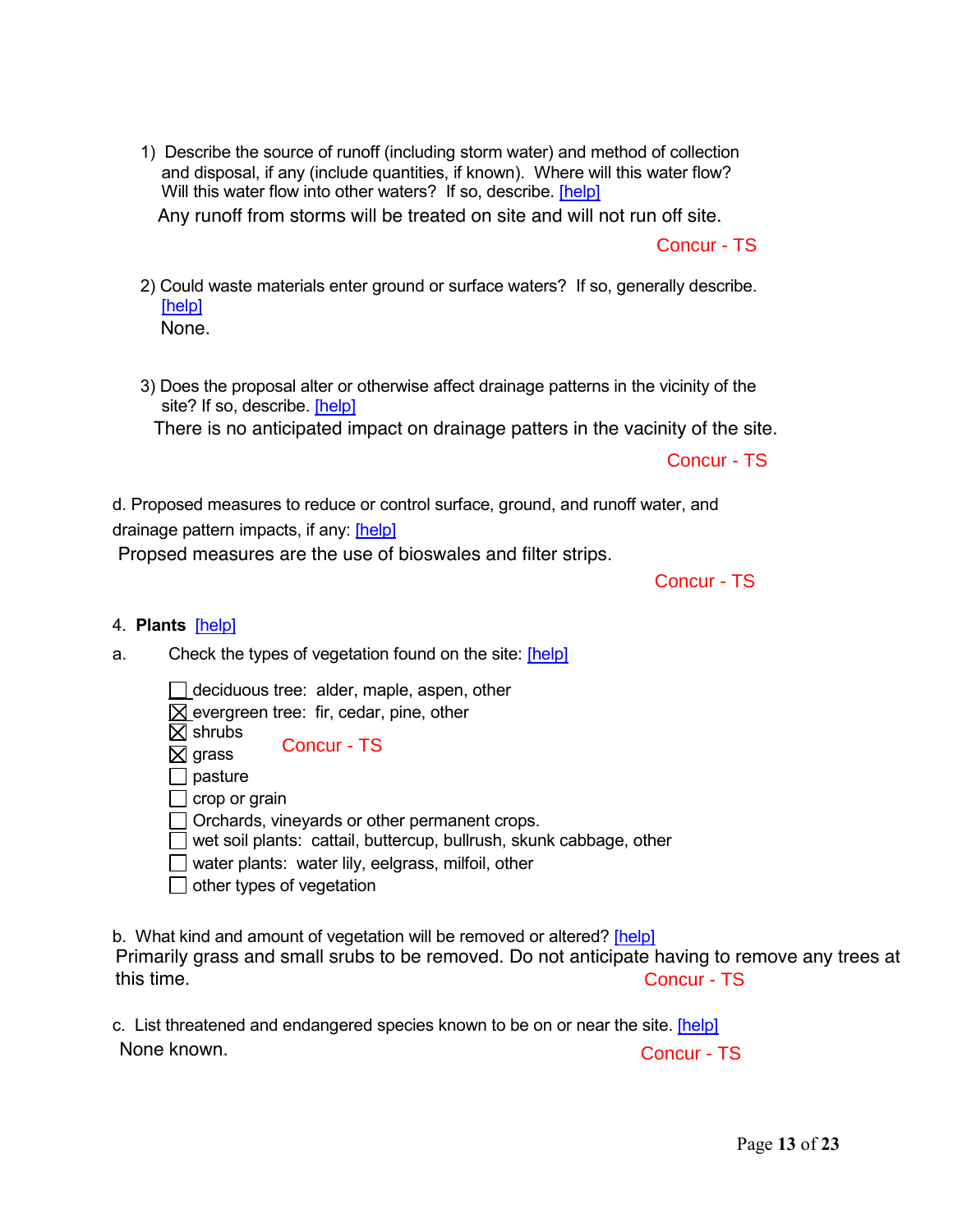d. Proposed landscaping, use of native plants, or other measures to preserve or enhance vegetation on the site, if any: [help]

Turf lawn, native lavender, small trees & shrubs per landscaping plan.

Concur - TS

Concur - TS

Concur - TS

e. List all noxious weeds and invasive species known to be on or near the site. [help] None known. Concur - TS

#### 5. **Animals** [help]

a. List any birds and other animals which have been observed on or near the site or are known to be on or near the site. [help]

Examples include:

birds: hawk, heron, eagle, songbirds, other: mammals: deer, bear, elk, beaver, other: fish: bass, salmon, trout, herring, shellfish, other

None observed.

b. List any threatened and endangered species known to be on or near the site. [help] None known. Concur - TS

c. Is the site part of a migration route? If so, explain. [help] No

d. Proposed measures to preserve or enhance wildlife, if any: [help] N/A Concur - TS

e. List any invasive animal species known to be on or near the site. [help] N/A Concur - TS

#### 6. **Energy and Natural Resources** [help]

a. What kinds of energy (electric, natural gas, oil, wood stove, solar) will be used to meet the completed project's energy needs? Describe whether it will be used for heating, manufacturing, etc. [help]

Electric energy.

Concur - TS

b. Would your project affect the potential use of solar energy by adjacent properties? If so, generally describe. [help] Concur - TS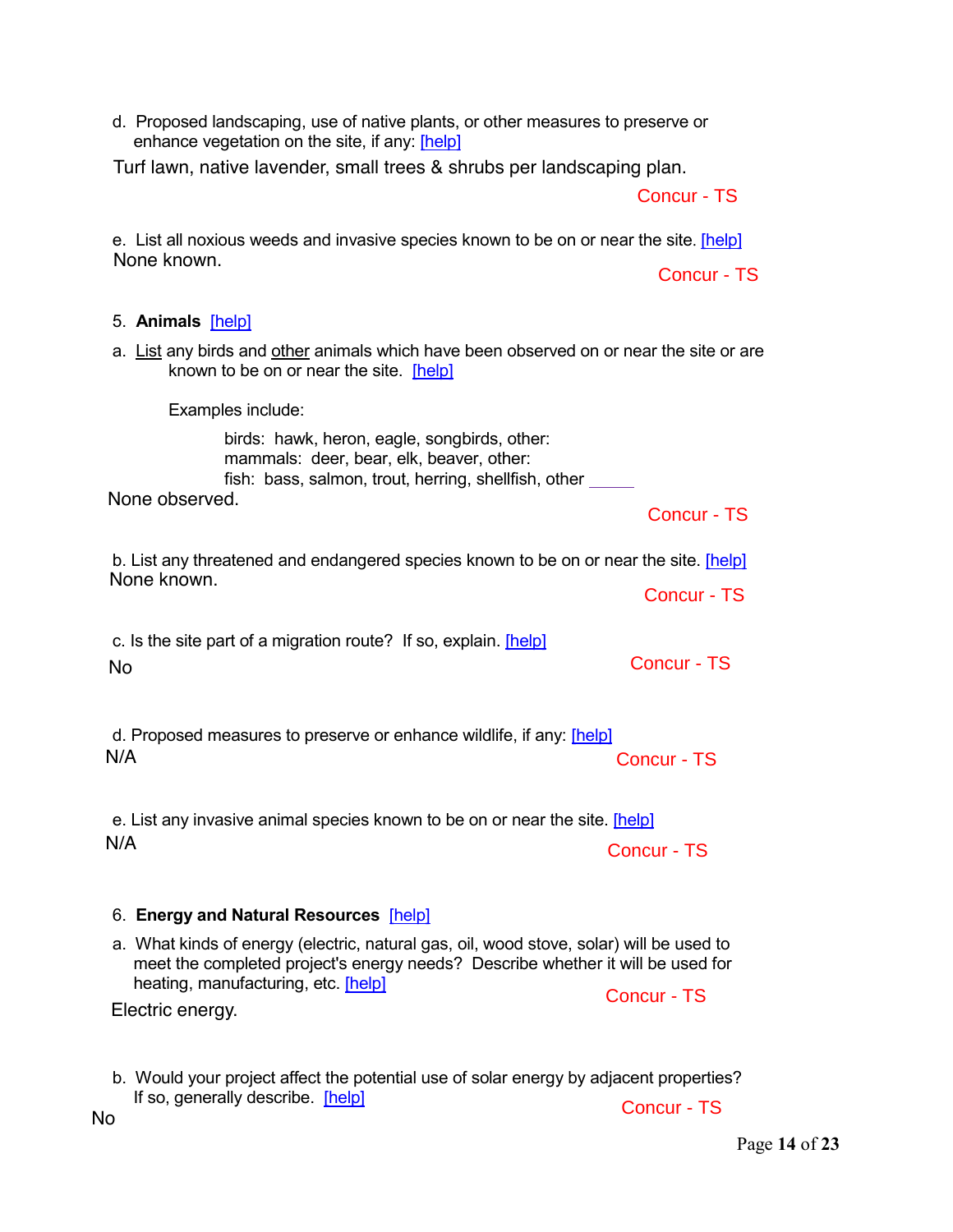c. What kinds of energy conservation features are included in the plans of this proposal? List other proposed measures to reduce or control energy impacts, if any: [help]

Energy efficient LED lighting, timed controls to reduce energy consumption.

Concur - TS

#### 7. **Environmental Health** [help]

a. Are there any environmental health hazards, including exposure to toxic chemicals, risk of fire and explosion, spill, or hazardous waste, that could occur as a result of this proposal? If so, describe. [help]

None known

Concur - TS

- 1) Describe any known or possible contamination at the site from present or past uses. [help] None known Concur - TS
	- 2) Describe existing hazardous chemicals/conditions that might affect project development and design. This includes underground hazardous liquid and gas transmission pipelines located within the project area and in the vicinity. [help]

None known

Concur - TS

3) Describe any toxic or hazardous chemicals that might be stored, used, or produced during the project's development or construction, or at any time during the operating life of the project. [help] None known

Concur - TS

4) Describe special emergency services that might be required. [help] None Concur - TS

- 5) Proposed measures to reduce or control environmental health hazards, if any: [help] Concur - TS
- None known
	- b.Noise [help]

1) What types of noise exist in the area which may affect your project (for example: traffic, equipment, operation, other)? [help]

No adverse noise is anticipated as a result of this project. Concur - TS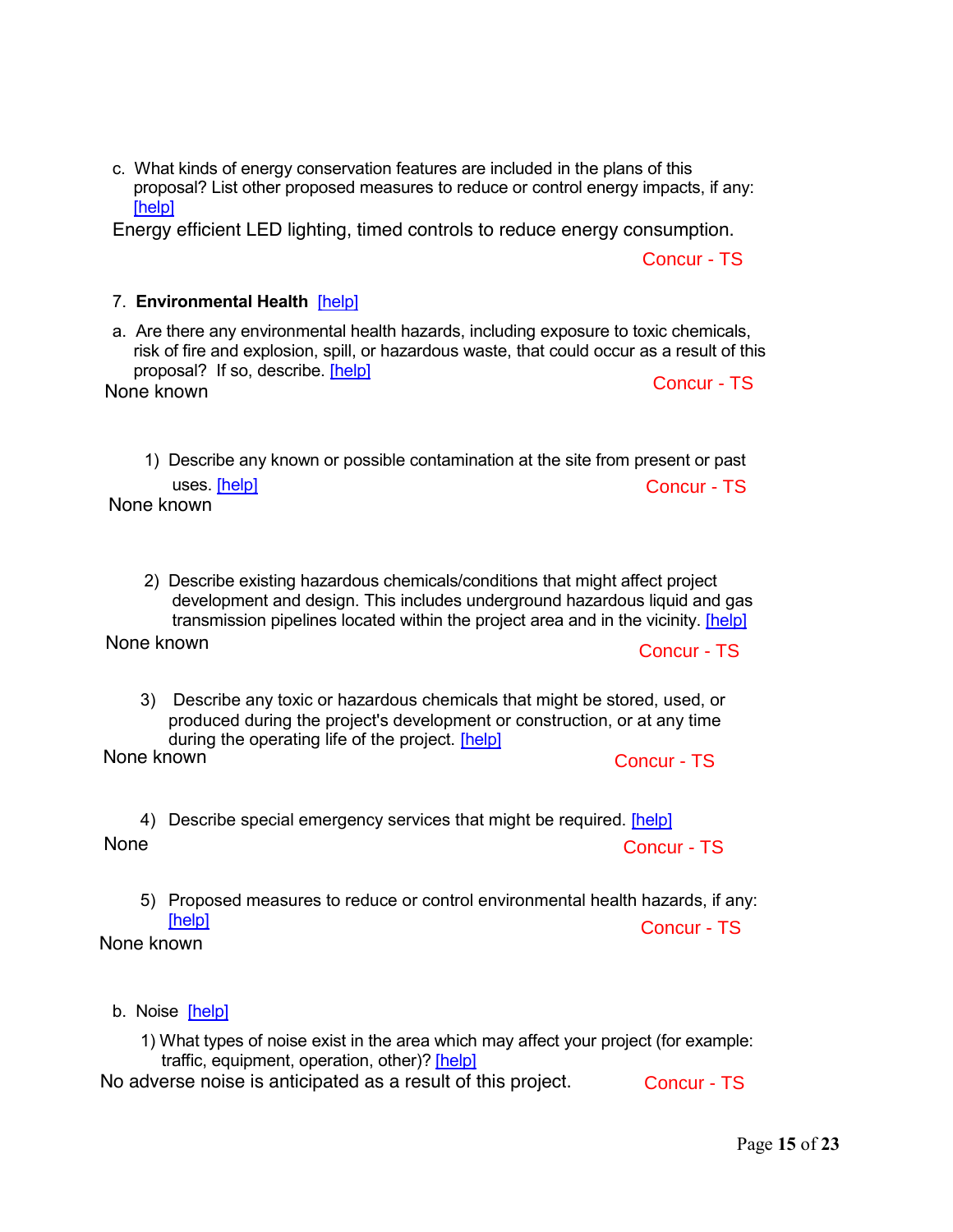2) What types and levels of noise would be created by or associated with the project on a short-term or a long-term basis (for example: traffic, construction, operation, other)? Indicate what hours noise would come from the site. [help]

No adverse noise is anticipated, only noise common for construction during normal working hours.

Concur - TS

3) Proposed measures to reduce or control noise impacts, if any: [help]

During construction, equipment use will be limited to approved working hours.

Concur - TS

#### 8. **Land and Shoreline Use** [help]

a. What is the current use of the site and adjacent properties? Will the proposal affect current land uses on nearby or adjacent properties? If so, describe. [help]

The site is currently undeveloped. Adjacent properties consist of comercial property and residential homes. Concur - TS

b. Has the project site been used as working farmlands or working forest lands? If so, describe. How much agricultural or forest land of long-term commercial significance will be converted to other uses as a result of the proposal, if any? If resource lands have not been designated, how many acres in farmland or forest land tax status will be converted to nonfarm or nonforest use? [help] Concur - TS

No

1) Will the proposal affect or be affected by surrounding working farm or forest land normal business operations, such as oversize equipment access, the application of pesticides, tilling, and harvesting? If so, how: [help] Concur - TS

c. Describe any structures on the site. [help] d. Will any structures be demolished? If so, what? [help] e. What is the current zoning classification of the site? [help] N/A None N/A Lifestyle District (LD) Concur - TS Concur - TS Concur - TS

f. What is the current comprehensive plan designation of the site? [help] Comercial, medical, muilti-family Concur - TS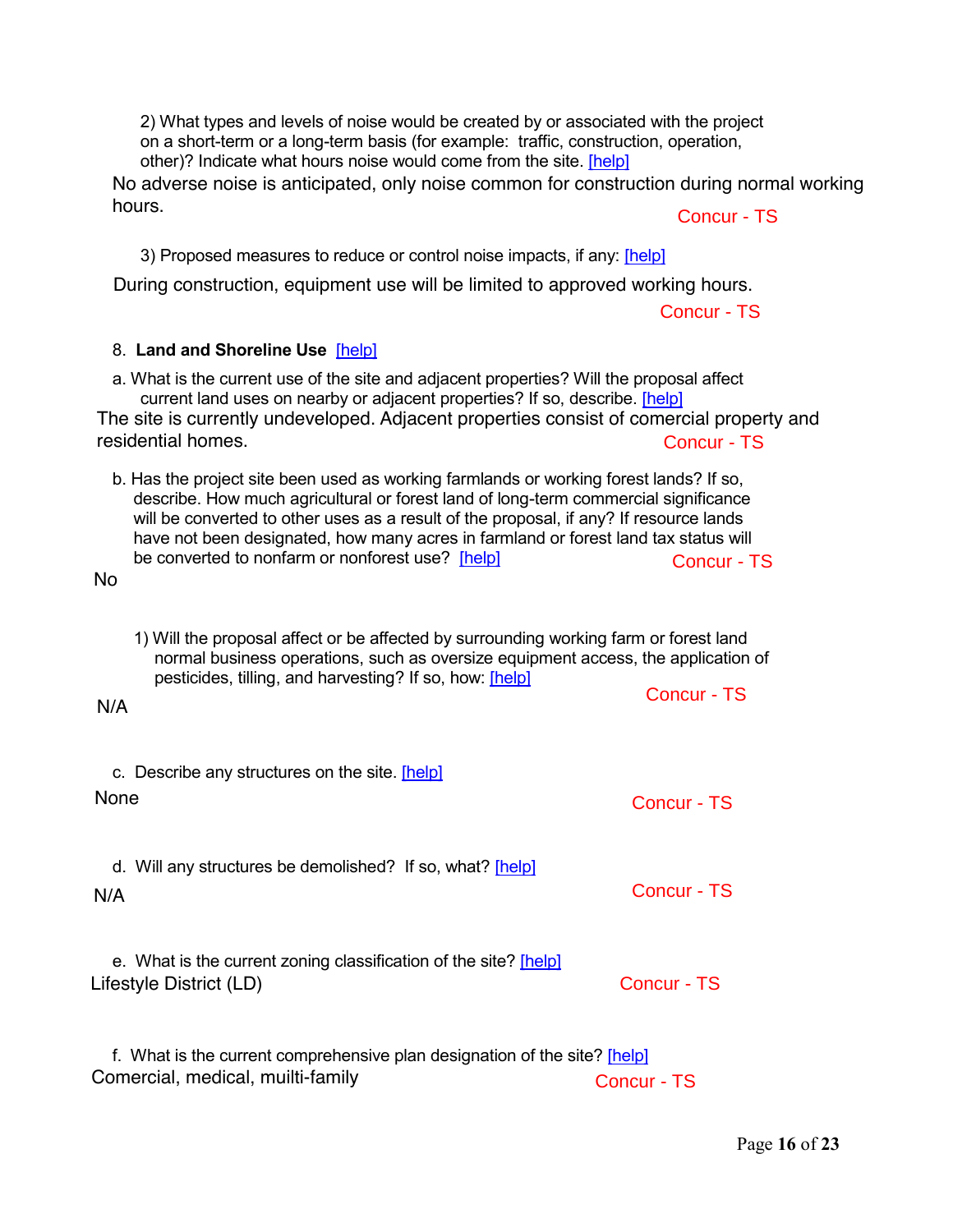g. If applicable, what is the current shoreline master program designation of the site? [help] Concur - TS

N/A

h. Has any part of the site been classified as a critical area by the city or county? If so, specify. [help] No Concur - TS

i. Approximately how many people would reside or work in the completed project? [help] Approx 20 - 25 people when fully developed Concur - TS

j. Approximately how many people would the completed project displace? [help] None Concur - TS

k. Proposed measures to avoid or reduce displacement impacts, if any: [help] N/A Concur - TS

- L. Proposed measures to ensure the proposal is compatible with existing and projected land uses and plans, if any: [help] City of Sequim Design Review Concur - TS
- m. Proposed measures to reduce or control impacts to agricultural and forest lands of long-term commercial significance, if any: [help] Concur - TS

N/A

9. **Housing** [help]

a. Approximately how many units would be provided, if any? Indicate whether high, middle, or low-income housing. [help]

This project proposes 8 units that would be classifies as middle income housing.

Concur - TS

Concur - TS

b. Approximately how many units, if any, would be eliminated? Indicate whether high, middle, or low-income housing. [help] Concur - TS

None

c. Proposed measures to reduce or control housing impacts, if any: [help]

N/A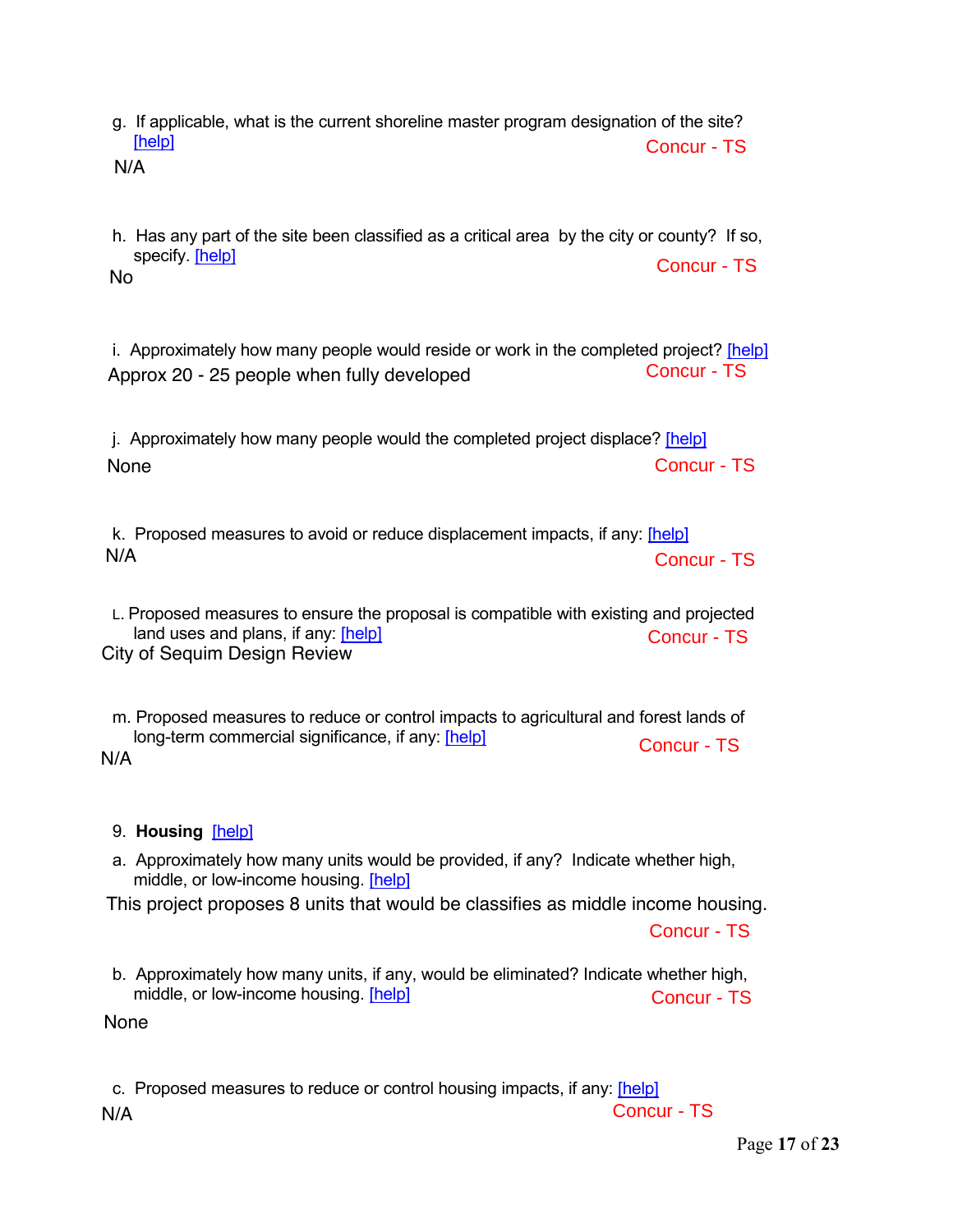#### 10. **Aesthetics** [help]

a. What is the tallest height of any proposed structure(s), not including antennas; what is the principal exterior building material(s) proposed? [help] Approx 25' Concur with height - TS

Applicant stated that they will be using Hardy lap siding for exterior when asked for clarification - TS

b. What views in the immediate vicinity would be altered or obstructed? [help] None Concur - TS

c. Proposed measures to reduce or control aesthetic impacts, if any: [help] N/A Concur - TS

#### 11. **Light and Glare** [help]

a. What type of light or glare will the proposal produce? What time of day would it mainly occur? [help] Concur - TS

Exterior lighting will use LED lamps. Parking lamps will be Dark Sky Compliant.

b. Could light or glare from the finished project be a safety hazard or interfere with views? [help] No Concur - TS

c. What existing off-site sources of light or glare may affect your proposal? [help] None Concur - TS

d. Proposed measures to reduce or control light and glare impacts, if any: [help] N/A Concur - TS

#### 12. **Recreation** [help]

a. What designated and informal recreational opportunities are in the immediate vicinity? [help] Concur - TS

Olympic Discovery Trail

b. Would the proposed project displace any existing recreational uses? If so, describe. [help] Concur - TS

No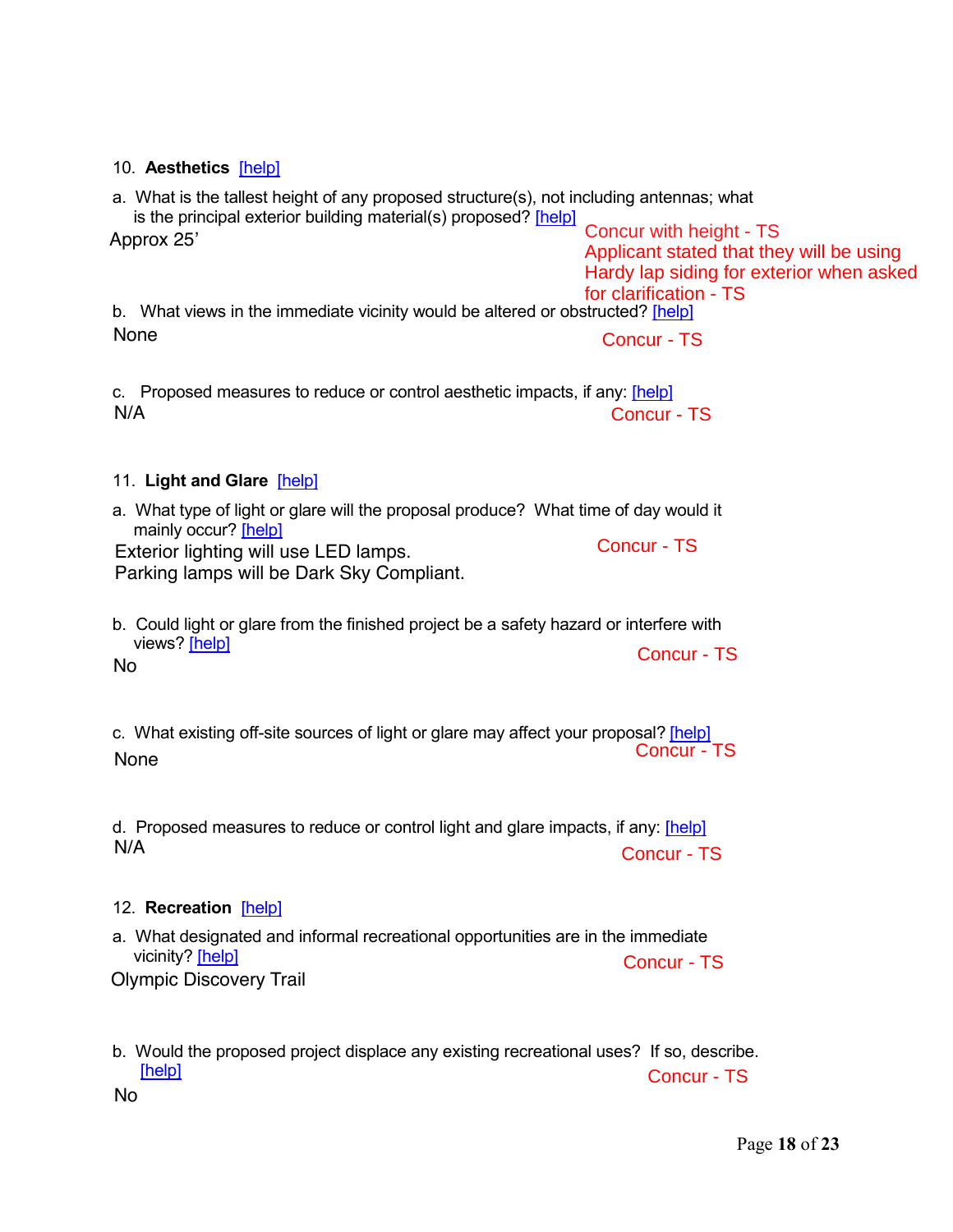c. Proposed measures to reduce or control impacts on recreation, including recreation opportunities to be provided by the project or applicant, if any: [help]

N/A

Concur - TS

#### 13. **Historic and cultural preservation** [help]

a. Are there any buildings, structures, or sites, located on or near the site that are over 45 years old listed in or eligible for listing in national, state, or local preservation registers ? If so, specifically describe. [help] Concur - TS

No

b. Are there any landmarks, features, or other evidence of Indian or historic use or occupation? This may include human burials or old cemeteries. Are there any material evidence, artifacts, or areas of cultural importance on or near the site? Please list any professional studies conducted at the site to identify such resources. [help] Concur - TS

None known

c. Describe the methods used to assess the potential impacts to cultural and historic resources on or near the project site. Examples include consultation with tribes and the department of archeology and historic preservation, archaeological surveys,

historic maps, GIS data, etc. [help] N/A Concur - TS

d. Proposed measures to avoid, minimize, or compensate for loss, changes to, and disturbance to resources. Please include plans for the above and any permits that may be required. [help]

N/A

Concur - TS

## 14. **Transportation** [help]

a. Identify public streets and highways serving the site or affected geographic area and describe proposed access to the existing street system. Show on site plans, if any. [help]

West Hendrickson Rd will serve the site with one common driveway.

## Concur - TS

b. Is the site or affected geographic area currently served by public transit? If so, generally describe. If not, what is the approximate distance to the nearest transit stop? [help]

Page **19** of **23** Concur - TSThe closest bus stop is located approx 1,500 feet from the project on the corner of W Hendrickson and N 5th Ave.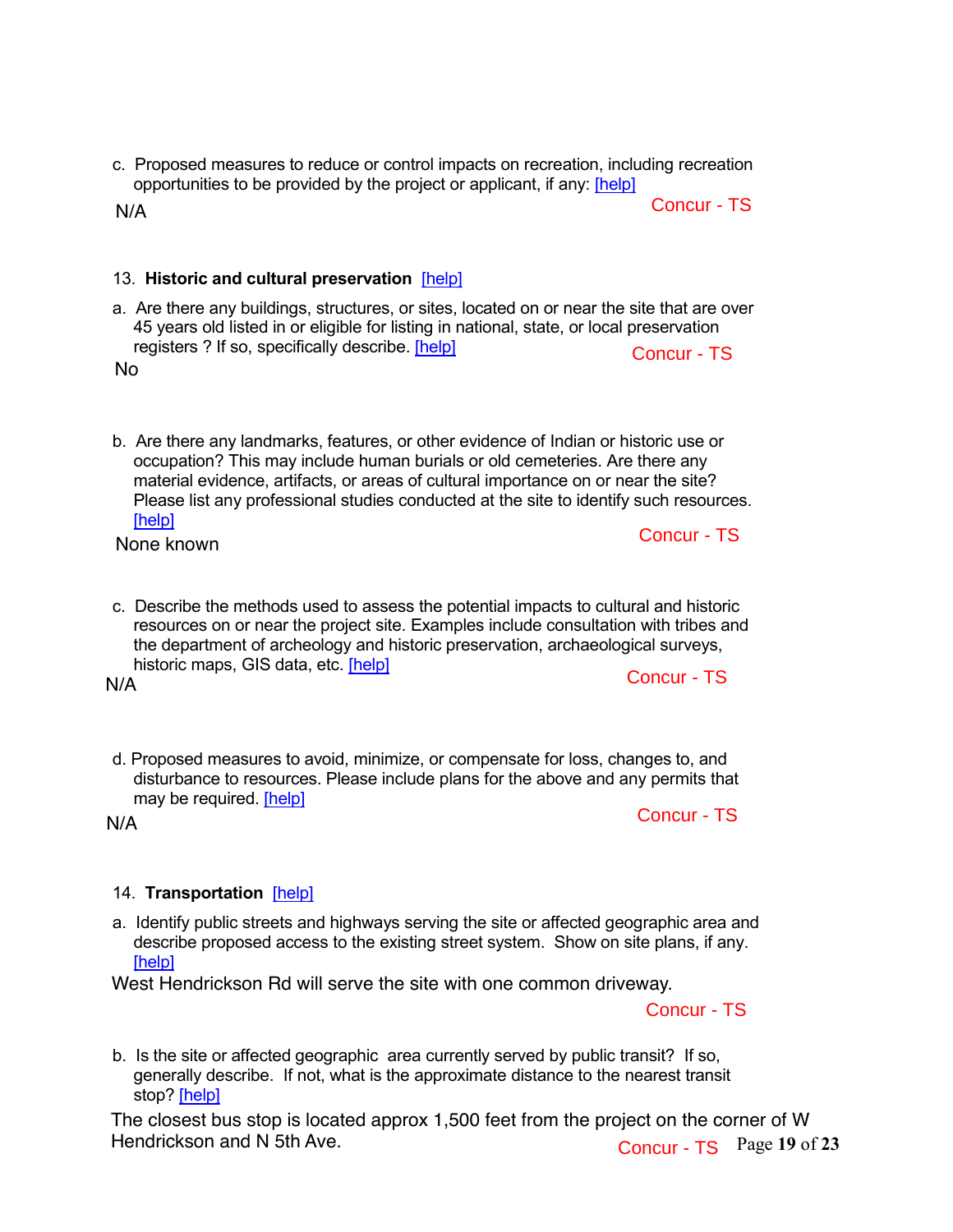- c. How many additional parking spaces would the completed project or non-project proposal have? How many would the project or proposal eliminate? [help]
- 12 propsed parking spaces. None eliminated. Concur - TS
- d. Will the proposal require any new or improvements to existing roads, streets, pedestrian, bicycle or state transportation facilities, not including driveways? If so, generally describe (indicate whether public or private). [help]

It is not expected that the traffic generated by this project is considered significant enough to warrant upgrades to surrounding roads. The proposal would include continuation of sidewalks.

e. Will the project or proposal use (or occur in the immediate vicinity of) water, rail, or air Concur - TS transportation? If so, generally describe. [help]

Concur - TS

f. How many vehicular trips per day would be generated by the completed project or proposal? If known, indicate when peak volumes would occur and what percentage of the volume would be trucks (such as commercial and nonpassenger vehicles). What data or transportation models were used to make these estimates? [help]

Approx 28 daily trips (both arrival & departure) with 10 trips during peak AM hour and 10 trips during peak PM hour expected. <5% volume would be commercial delivery trucks.

Concur - TS

g. Will the proposal interfere with, affect or be affected by the movement of agricultural and forest products on roads or streets in the area? If so, generally describe. [help]

Concur - TS

h. Proposed measures to reduce or control transportation impacts, if any: [help] N/A Concur - TS

### 15. **Public Services** [help]

- a. Would the project result in an increased need for public services (for example: fire protection, police protection, public transit, health care, schools, other)? If so, generally describe. [help] None anticipated Concur - TS
- b. Proposed measures to reduce or control direct impacts on public services, if any. [help] Concur - TS

N/A

No

No

Page **20** of **23**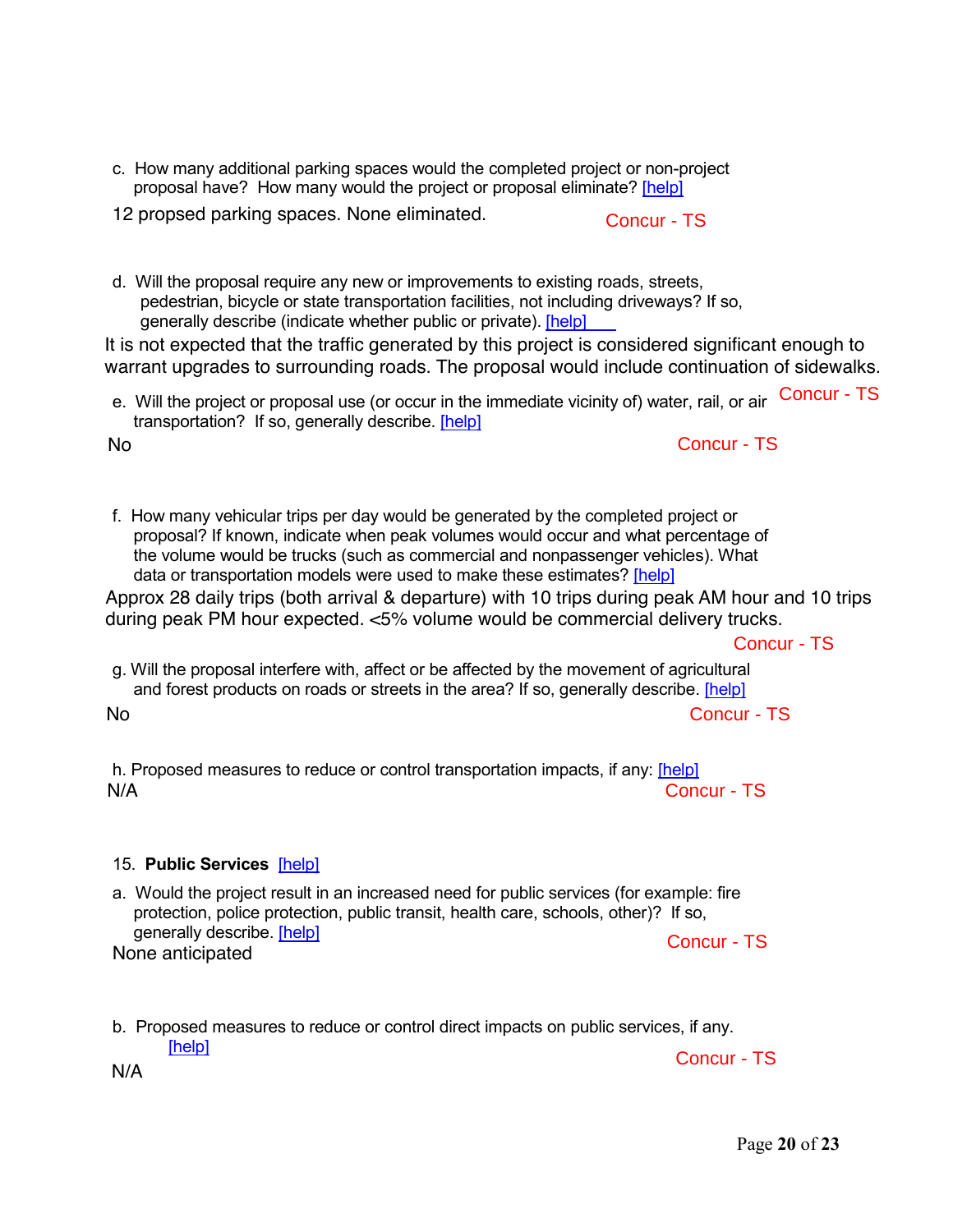#### 16. **Utilities** [help]

a. Check the utilities currently available at the site: [help]  $\chi$  electricity,  $\Box$  natural gas,  $\chi$  water,  $\Box$  refuse service,  $\chi$  telephone,  $\Box$  sanitary sewer,  $\boxtimes$  septic system,  $\Box$  other  $\Box$ 

"sanitary sewer" instead - TS

b. Describe the utilities that are proposed for the project, the utility providing the service, and the general construction activities on the site or in the immediate vicinity which might be needed. [help] No septic onsite - applicant meant to check<br>
"sanitary sewer" instead - TS<br>
e project, the utility providing the service,<br>
site or in the immediate vicinity which<br>
sewer & water, phone & internet cable, refuse<br>
Concur - TS

 $\sim$   $\sim$ 

Proposed utilities include electricity, City sewer & water, phone & internet cable, refuse service

## **C. Signature** [help]

| I certify under penalty of periury under the laws of the State of Washington that the foregoing is true and correct. $\ \ \ $<br>foregoing is true and correct. $\setminus$ |  |  |  |  |  |
|-----------------------------------------------------------------------------------------------------------------------------------------------------------------------------|--|--|--|--|--|
| Signature:                                                                                                                                                                  |  |  |  |  |  |
| W. Caleb Grubb<br>Name of signee                                                                                                                                            |  |  |  |  |  |
| <b>Owner, Pointer Properties Inc.</b><br>Position and Agency/Organization                                                                                                   |  |  |  |  |  |
| $4/6/2022$ - City of Sequim<br>Date and Place Submitted:                                                                                                                    |  |  |  |  |  |

## **D. supplemental sheet for nonproject actions** [help]

#### (**IT IS NOT NECESSARY** to use this sheet for project actions)

Because these questions are very general, it may be helpful to read them in conjunction with the list of the elements of the environment. When answering these questions, be aware of the extent the proposal, or the types of activities likely to result from the proposal, would affect the item at a greater intensity or at a faster rate than if the proposal were not implemented. Respond briefly and in general terms.

1. How would the proposal be likely to increase discharge to water; emissions to air; production, storage, or release of toxic or hazardous substances; or production of noise?

Stormwater runoff will be treated on site. Emissions to air & noise are limited to temp construction equipment, with minimal longterm impacts only common with this type of project.

Proposed measures to avoid or reduce such increases are:

Disposing of stormwater runoff 100% on site exceeds the WA DOE flow control requirements. Condo covanants will address noise levels and amount of vehicles allowed.

2. How would the proposal be likely to affect plants, animals, fish, or marine life?

No effect know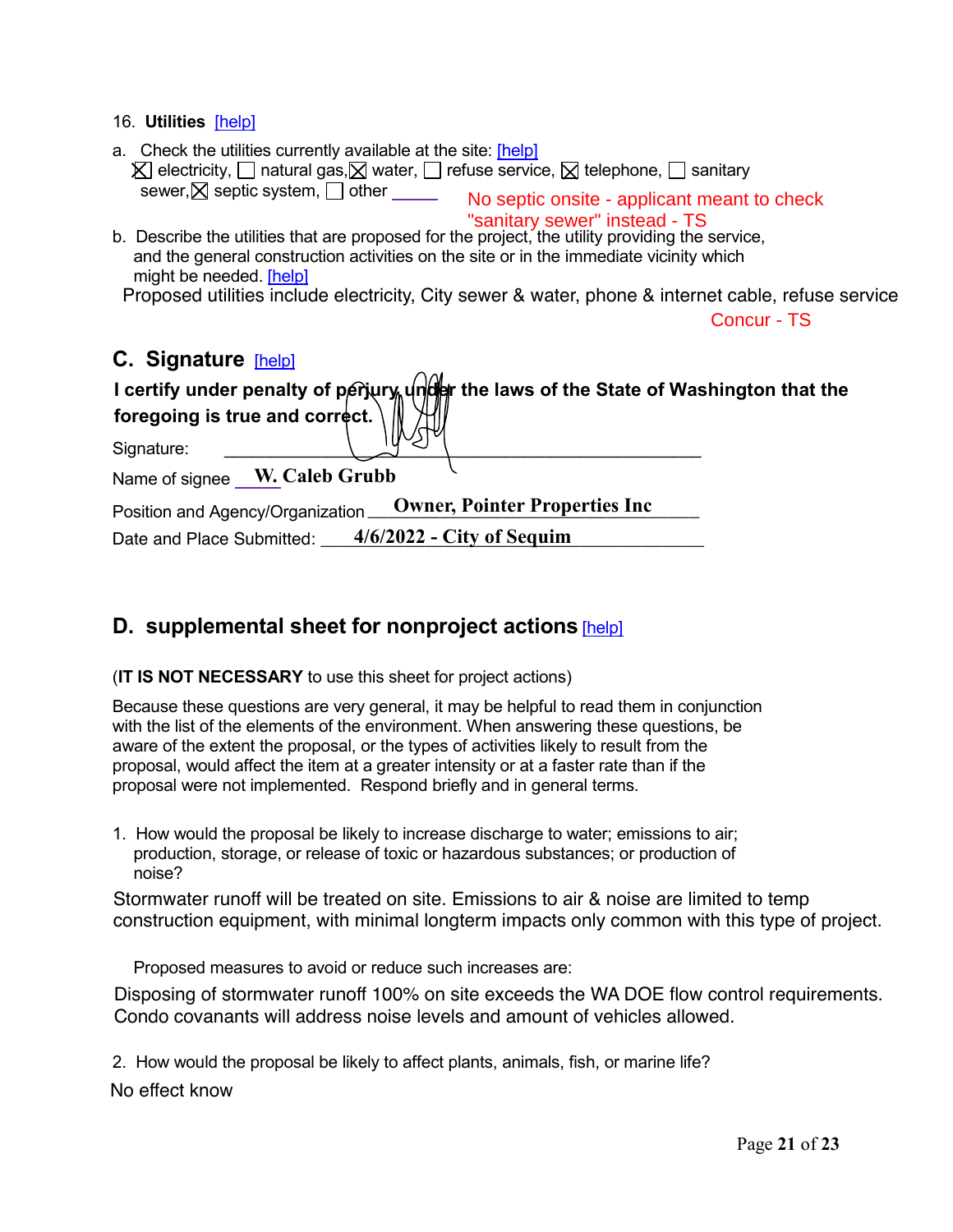Proposed measures to protect or conserve plants, animals, fish, or marine life are: N/A

3. How would the proposal be likely to deplete energy or natural resources? None known

Proposed measures to protect or conserve energy and natural resources are: N/A

4. How would the proposal be likely to use or affect environmentally sensitive areas or areas designated (or eligible or under study) for governmental protection; such as parks, wilderness, wild and scenic rivers, threatened or endangered species habitat, historic or cultural sites, wetlands, floodplains, or prime farmlands?

N/A

Proposed measures to protect such resources or to avoid or reduce impacts are: N/A

5. How would the proposal be likely to affect land and shoreline use, including whether it would allow or encourage land or shoreline uses incompatible with existing plans? N/A

Proposed measures to avoid or reduce shoreline and land use impacts are: N/A

6. How would the proposal be likely to increase demands on transportation or public services and utilities?

A slight increse in the use of public transportation is expected with meduim income housing. The utility usage will be normal for housing of this size.

Proposed measures to reduce or respond to such demand(s) are:

N/A